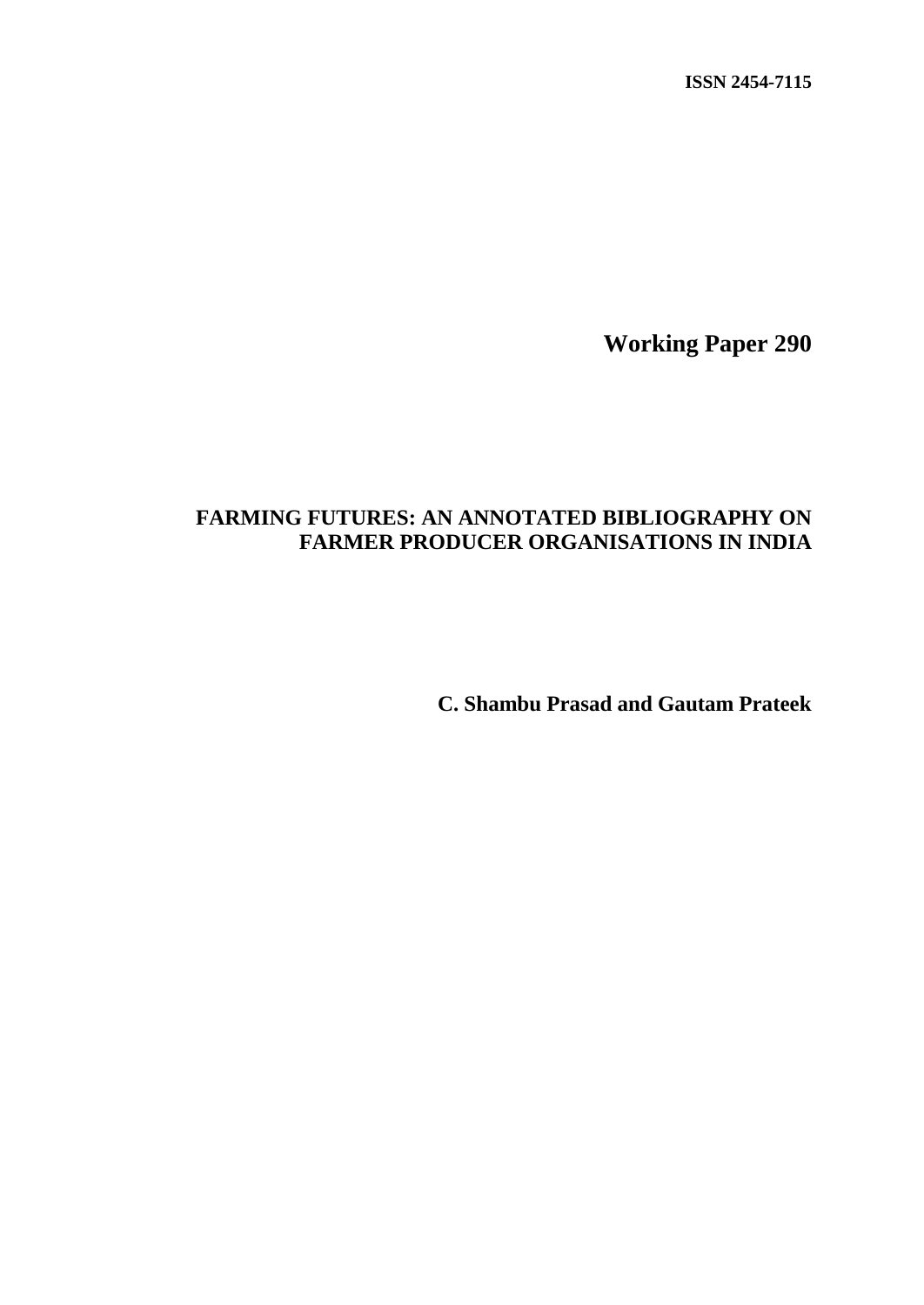# **Working Paper 290**

# **FARMING FUTURES: AN ANNOTATED BIBLIOGRAPHY ON FARMER PRODUCER ORGANISATIONS IN INDIA**

**C. Shambu Prasad and Gautam Prateek**

*The purpose of the Working Paper Series (WPS) is to provide an opportunity to IRMA faculty, visiting fellows, and students to sound out their ideas and research work before publication and to get feedback and comments from their peer group. Therefore, a working paper is to be considered as a pre-publication document of the Institute. This is a pre-publication draft for academic circulation and comments only. The author/s retain the copyrights of the paper for publication.*



**Institute of Rural Management Anand** Post Box No. 60, Anand, Gujarat (India) Phones: (02692) 263260, 260246, 260391, 261502 Fax: 02692-260188 Email: corpas@irma.ac.in **Website: [www.irma.ac.in](http://www.irma.ac.in/)**

April 2019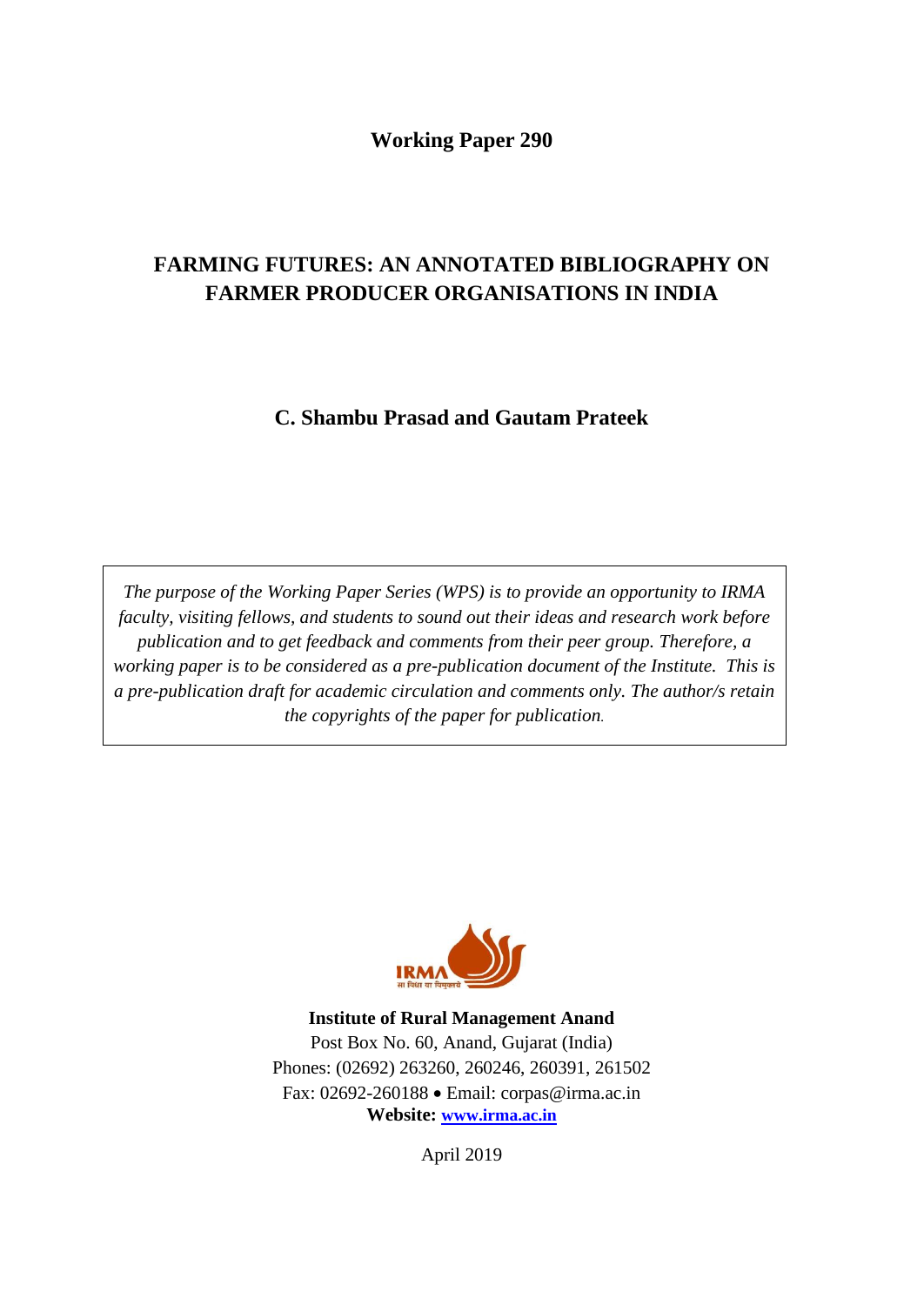# **FARMING FUTURES: AN ANNOTATED BIBLIOGRAPHY ON FARMER PRODUCER ORGANISATIONS IN INDIA<sup>1</sup>**

#### *C. Shambu Prasad***<sup>2</sup> and** *Gautam Prateek***<sup>3</sup>**

#### *Abstract*

There has been a growth of Farmer Producer Organisations (FPOs) in the twenty-first century in India. Academic research on FPOs is growing but scattered with significant knowledge in 'grey' literature produced by practitioners. This annotated bibliography seeks to fill the gap by providing a useful collation of all published material on FPOs in India. The bibliography draws from a research study that sourced literature from research databases through systematic search and other sources via snowballing to produce a knowledge resource that covers the time period between 2003 and 2019. Covering a synthesis of 38 works, the bibliography has been organised into sections, namely conceptual reviews (14 are listed), empirical studies (nine are featured); policy briefs, guidelines and technical reports (four in number), case studies (ten in number); four workshop and round table discussions and four research reports. Beyond the individual synthesis, the prominent trends in research that this bibliography points towards are: case studies as the predominant method of exploration (methodology); focus on Western India (most cases); less empirical analysis on farmer's income, inclusive participation (women & marginalised sections); and, less theoreticallygrounded research works. With an understanding that research informs the policy as well as practice on the field and vice-versa, the synthesis as well as the gaps highlighted will prove to be useful for further exploration in the domain of work on farmer producer organisations.

**.** 

<sup>1</sup> This annotated bibliography has been put together with the help of a study on a literature review on farmer producer organisations in the project funded by the International Initiative on Impact Evaluation (3ie) carried out by Vrutti Livelihoods Resource Centre, Bangalore and IRMA. Additional funding for collating the articles into an annotated bibliography was supported by the Verghese Kurien Centre for Excellence (VKCOE) at IRMA. IRMA's incubation centre ISEED (Incubator for Social Enterprises and Entrepreneurs for Development) helped organise the final stakeholder workshop at Anand in April 2018. We would like to particularly acknowledge the contributions of Poornima Shenagere, Kaustubh Kumar, Neha Sanwal and Raghunathan of Vrutti and Catalyst Management Services. We would also like to thank all the participants at the two consultative workshops held at Bengaluru in February 2018 and Anand in April 2018 for their rich and significant insights on producer collectives. Unfortunately, academic reports, especially peer-reviewed literature, including the ones cited here do not adequately capture this tacit knowledge. Usual disclaimers apply. <sup>2</sup> Professor, Institute of Rural Management Anand, Email: [shambu@irma.ac.in](mailto:shambu@irma.ac.in)

<sup>3</sup> Assistant Professor, Xavier School of Rural Management, Xavier University of Bhubaneswar, Email: [prateek@xub.edu.in](mailto:prateek@xub.edu.in)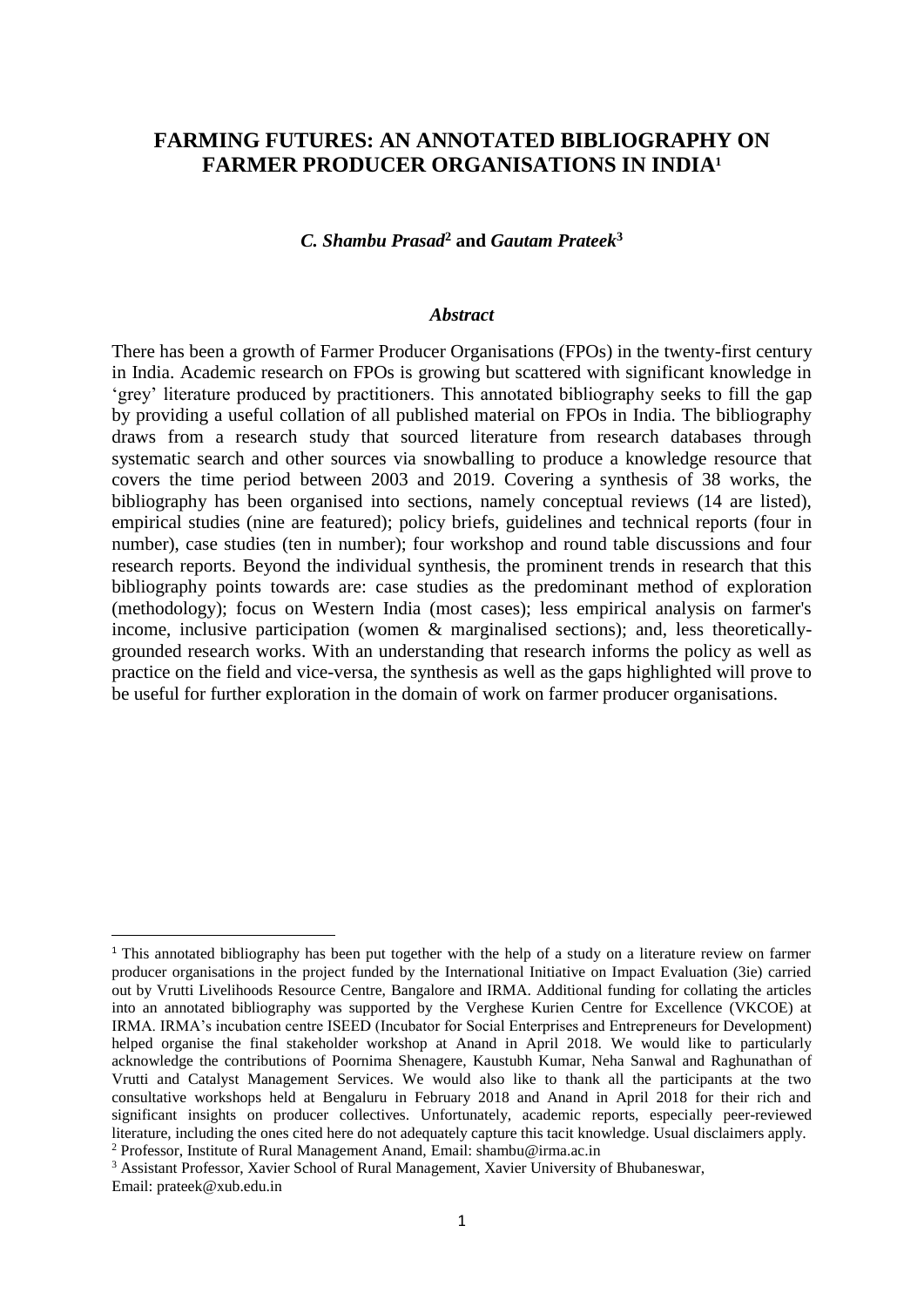#### **1. RESEARCHING PRODUCER COLLECTIVES: NEED FOR AN ANNOTATED BIBLIOGRAPHY**

India's tryst with co-operatives is over a century old with initiatives that have been both state and civil society led. The success of dairy and sugar co-operatives (irrigation-based collectives to a lesser extent) post-Independence led to considerable research on factors enabling collective action and co-operatives as business entities of which the Institute of Rural Management Anand (IRMA) has been at the forefront. The celebrated work of Shah (1996) on catalysing co-operation and making farmers co-operatives work has enlisted design principles for better functioning co-operatives.<sup>4</sup> The external environment, though, has changed significantly with the liberalisation of the Indian economy in the 1990s and an overall decline in the functioning of healthy producer collectives.

The twenty-first century has seen a spurt of new generation co-operatives following the Alagh Committee report in 2000 and the subsequent enactment of the Producer Companies Act. After a modest start in Madhya Pradesh through the District Poverty Initiative Project (DPIP) in 2006 and a few other states the formation of producer companies has received significant boost through a pilot project, initially, by the Small Farmers Agribusiness Consortium (SFAC) and later by the National Bank for Agriculture and Rural Development (NABARD)'s PRODUCE Fund. As a result, over a few thousand producer companies have been set up across the country (Shah, 2016). Much of this new generation of collectives has focussed on crop-based agriculture and this has begun to attract the attention of scholars in recent times. With renewed calls for extending the Amul model to pulses and other commodities many donors and government policies are looking at Farmer Producer Organisations or FPOs as the most significant institution to enable aggregation of small farmers' produce and linking them with markets. Explicit references in the past few budget speeches by the finance minister of India reveals the policy and institutional focus that undergirds the farmer collectives in recent times. This renewed focus, globally and in India, on farmer collectives is also being seen and offered as an institutional solution to the structural challenges that globalisation has brought upon the farmers, especially smallholders (Sharma, 2013).

Thus, when the International Initiative for Impact Evaluation (3ie) requested Vurtti Livelihoods and IRMA for a literature review of interventions facilitating smallholder farmers' access to markets in India we believed that it would be appropriate to also put together an open access document to help researchers in their own future work. It was evident to us quite early that the formal academic literature on FPOs, that in some sense was country specific given the legal environment of Producer Companies, was going to be scant in literature searches such as SCOPUS. We, therefore, actively scouted for other reports in volumes such as State of India's Livelihoods (SOIL) reports and several round tables on FPOs across the country.

**.** 

<sup>4</sup> One of the more significant conferences on scholarly literature on co-operatives is the 1992 co-operatives conference that has been captured in IRMA occasional publications 9-12 (This included the three volume  $\frac{12}{2}$ "Rediscovering Cooperation" volumes OP 10 - 12 [https://www.irma.ac.in/ipublications/publicationdetail.php?cid=18&pid=1162\)](https://www.irma.ac.in/ipublications/publicationdetail.php?cid=18&pid=1162). Tushar Shah's work followed this in 1996 and it would not be incorrect to mark the 1990s as the golden era of co-operative research with significant debates on co-operatives and research across multiple locations with scholars of different hues – sociologists, economists, management consultants and political scientists working towards understanding why co-operatives succeed or fail.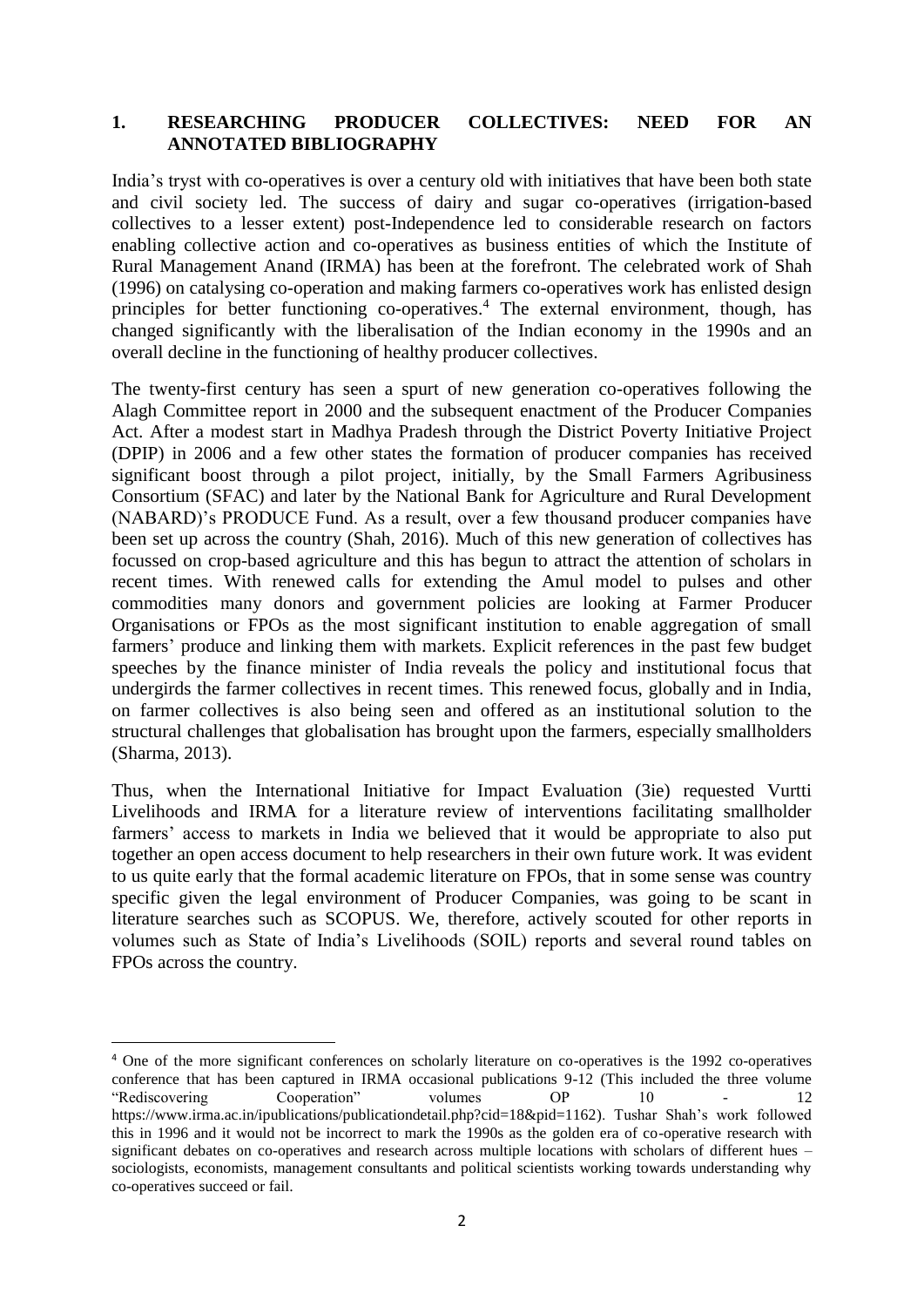Past scholarship on producer collectives in India has focussed on certain sectors including dairy, milk, or irrigation co-operatives and some regions, largely Gujarat, Maharashtra, southern India, and Uttar Pradesh. Agricultural co-operatives in India have seen significant elite capture and small and marginal farmers, who constitute the largest numbers of producers, have often fallen out not just of the co-operative departments but also researchers' interest. In contrast, new generation co-operatives though nascent have shown signs of greater inclusion.<sup>5</sup> The focus on crop-based agriculture is justified as the number of smallholders attached to crop-based agriculture for livelihoods is greater compared to allied sectors like dairy (Ganesh, 2017). Interestingly, even the horticultural market (fruits and vegetables) is mostly served by the smallholders, albeit with lower returns (Roy & Thorat, 2008). More academic research on collectives in crop-based agriculture is crucial towards the intended policy of smallholders' integration with the markets - an idea that has spread far and wide in Asia and Africa, referred to as the shift from welfare state to welfare capitalism in India (Shankar, 2019).

This newer policy environment raises interesting questions for scholars even as development practitioners have been debating how and why producer collectives are succeeding or failing, if they should focus on single or multiple commodities, if issues of sustainability – economic and environmental – should precede questions of scale; if domain centrality is possible in agricultural commodities that are increasingly globalised, and how promoting institutions should focus on keeping members interest in non-dairy producer collectives. Detailed research studies on many of these questions have been few and the few that exist (Singh and Singh, 2013; Trebbin, 2014) cover the early period of the FPO movement when these producer companies were nascent. The spread of FPOs both across space and time has necessitated a more detailed research and consolidation with no place available for researchers to access existing research at a single location.

## **2. METHODOLOGY AND CHALLENGES IN COLLATING PRODUCER COLLECTIVES LITERATURE**

Due to their recent origins, much of the research on farmer producer companies is scattered. Even as knowledge is being generated in the field rapidly due to the diverse settings of recent producer collectives across India academic research has not kept pace with practice from the field. An annotated bibliography on FPOs comprising published, unpublished and grey literature, we believed, would be a knowledge resource for interested scholars and practitioners both for understanding the phenomenon and gleaning insights for better and more informed practices.

The first step, with the broader objective of a synthesis of scholarship on FPOs, especially FPCs in crop-based agriculture, involved an extensive search of both published and grey literature. This was accomplished by means of focussed search on three research databases (Web of Science, EBSCO, and Scopus). The scant results, especially from India and on FPCs, entailed a mixed method approach. We followed a snowballing approach for key authors and grey literature emerging from organisations and research institutions working on FPOs in India. In line with the emphasis on FPCs, the literature published between January 2003 and December, 2017<sup>6</sup> , and concentrated on India, was the focus of this research. The

1

<sup>5</sup> See Down To Earth's special issue in April 1-5, 2018 titled "New Age Executives" and point-counterpoint on "Are FPCs the new cooperatives?" Shambu Prasad argues that FPCs have been more inclusive than cooperatives, with small, marginal, and women farmers having more representation.

<sup>&</sup>lt;sup>6</sup> Although focussed search on research databases was restricted to January, 2003 to December, 2017, key publications published till February, 2018 have been included in this bibliography.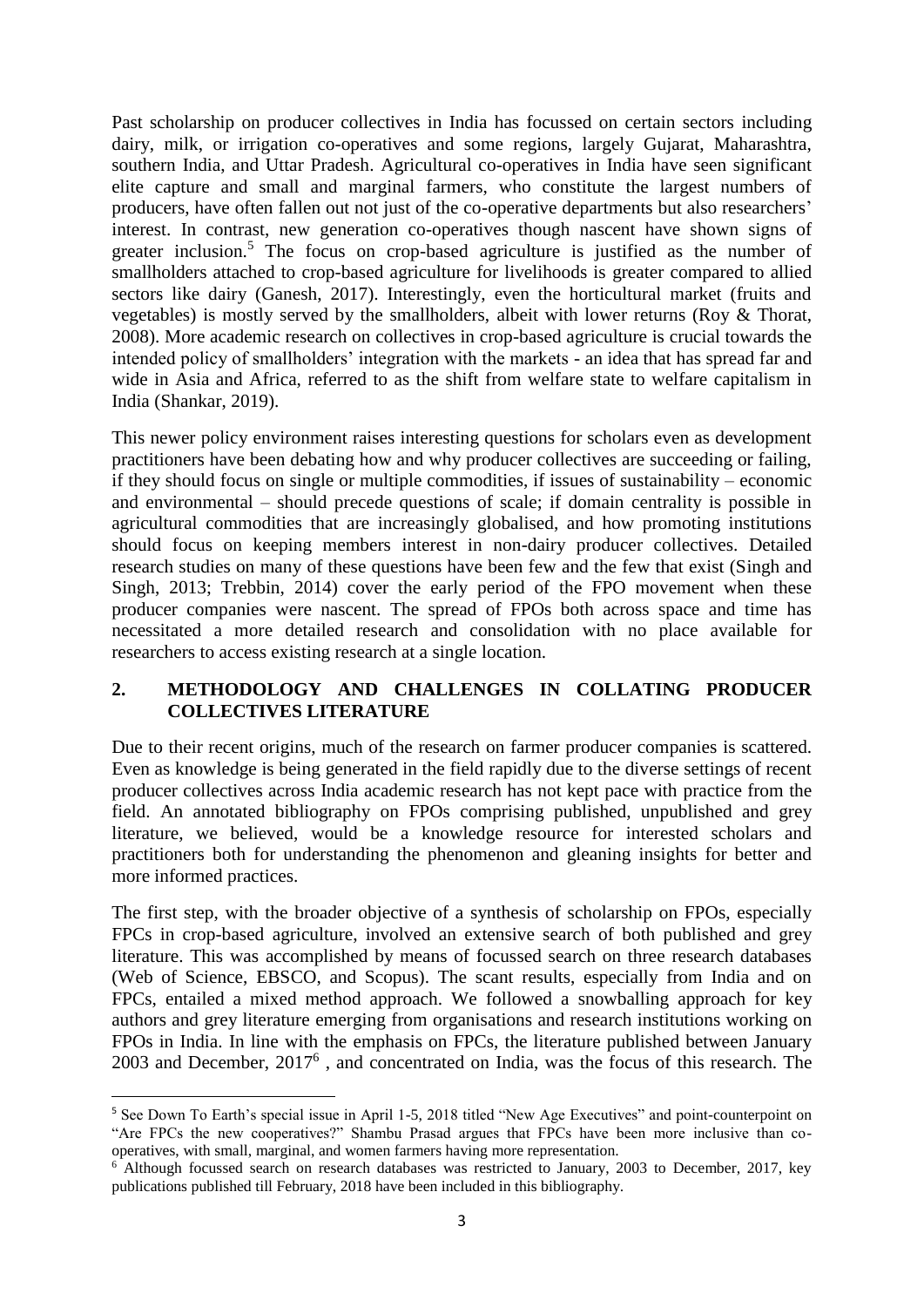search yielded all kinds of literature, ranging from published research articles, book chapters and books from academic outlets, working papers in academic and research institutions, policy briefs put out by organisations working on funding and promotion of FPOs, to reports on round table discussions held over the last few years in different academic institutions.

The second step involved the screening of results obtained after extensive search by means of pre-defined inclusion and exclusion criteria. The first filtering of the results was conducted through reading of titles, while the second screening through the reading of abstracts. A total of 90 studies were finally obtained after the two stages of screening and these constituted the sampling frame through which final studies included in this annotated bibliography have been drawn.

The final step involved further filtering of key literature drawn from this sampling frame of 86 studies. Among the 86 studies, a significant number was based on cases outside of India (n=17), mainly empirical studies based in Africa. These studies were dropped from consideration as the focus was on India, even if not completely based; a comparative evaluation with India was required for inclusion. The remaining 72 studies were then classified into different categories based on the approach or research design of the study: case studies (n=28), conceptual reviews (n=23), empirical analysis (n=10), policy briefs/guidelines  $(n=4)$ , research reports and round table discussion reports  $(n=7)$ .

The idea behind the approach-based classification was to arrive at a representative sample of the content comprising published and unpublished studies, research reports and policy briefs. A relevant number of publications from each category has been included in the annotated bibliography that follows. The brief description that follows each reference in the bibliography section is an attempt towards bringing out the structure, methods and key arguments used in the research paper, research report, policy brief, and round table discussion report. The annotated bibliography has thus been grouped under three broad categories – conceptual reviews (14 are listed), empirical studies (nine are featured); policy briefs, guidelines and technical reports (four in number), case studies (ten in number); four workshop and round table discussions and four research reports.

## **3. CONCEPTUAL REVIEWS**

This section focusses on conceptual works, syntheses, and thought pieces that mostly draw upon the authors' experiences, either in research or in implementation. Further, these reviews share one more commonality- they are not based on a focussed research project. However, in the case of Nayak (2017; 2014; 2012), the reviews significantly draw upon the author's experiences in a particular research project regarding the comparison of farmer producer organisations across multiple states in India. Furthermore, the reviews here lack an explicit theoretical grounding with the exception of Nayak (2014; 2012).

Works involving a research synthesis also form a part of this section including Mahajan (2015), Huang et al. (2013), Murray (2008), and Birthal et al. (2007). In these syntheses, the authors have primarily relied upon insights, data or experiences drawn from others while attempting to synthesise lessons applicable to FPOs in India.

The first four papers reviewed in this section primarily describe arguments and propositions by the respective authors, based on their general research experience with FPOs in India. Additionally, most papers in this section have considered FPOs in general, with the exception of Murray's (2008) on finance, Birthal et al.'s (2007) on value chains and Nayak's (2017) on finance and value chains.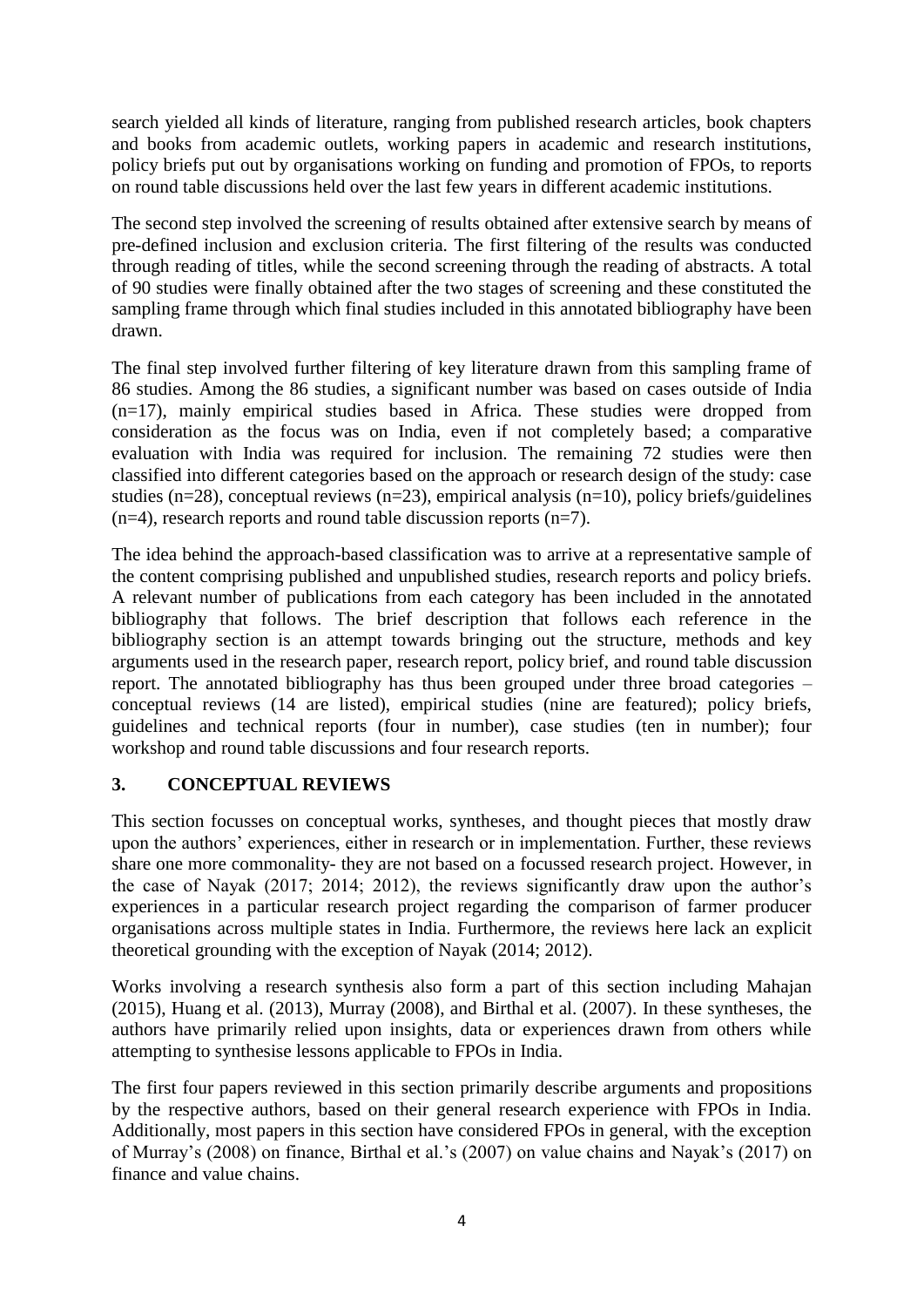#### **Singh, S. (2008). Producer companies as new generation cooperatives.** *Economic and Political Weekly***,** *43***(20), 22-24. Retrieved from [https://www.jstor.org/stable/40277684?seq=1#metadata\\_info\\_tab\\_contents](https://www.jstor.org/stable/40277684?seq=1#metadata_info_tab_contents)**

This paper begins with the evolution of producer companies (PCs) from the traditional cooperatives. It goes on to describe the distinctive features of PCs, the opportunities and challenges it brings, its present status in India and, finally, the policy support it needs. Considering PCs as *co-operative business enterprises* this paper argues that compared to traditional co-operatives the PCs represent a number of opportunities in terms of freedom from government interference, parity between members, provision of participation of groups and associations, and possibilities of integration with retail chains. The author estimates good progress in terms of spread of PCs in different parts of India. However, the challenges of less recognition and support from the government, licensing hassles in marketing, lack of provisions to mobilise private capital, and recommendations of the JJ Irani Commission Report pertinent to altering the legal structure have also been described. Towards the end, a number of recommendations for the government have been mentioned. These include extending similar support as co-operatives, facilitating access to capital through banks and allied government agencies, licenses through agricultural marketing boards, income tax exemption, and grants for promotional organisations. The paper ends with a cautionary note regarding the evolving nature of PCs in India and, hence, the need for non-interference with its legal structure. It is worth noting that the author differs from Shah (2016) in terms of desired government support and the prospective role of NGOs as promoting organisations.

#### **Bijman, J. (2016). The changing nature of farmer collective action: introduction to the book. In J. Bijman, J. Schuurman and R. Muradian (Eds.),** *Cooperatives, Economic Democratization and Rural Development***, Cheltenham, UK: Edward Elgar, (pp. 1 – 22).**

This introductory chapter lays out some of the broader trends in policies and programmes aimed at creating sustainable agrarian livelihoods in the developing countries of the world. The author argues about the need to consider the transformations in agrarian livelihoods that reflect a combination of unique and shared characteristics in order to comprehend the "*changing nature of collective action".* On the broader shared trends, the first trend highlighted is the shift from focus on resources and capabilities of farmers to improving market access of the farmers. This brings along risks, and calls for investment in developing leadership, managerial and marketing skills of the farmers, the author suggests. The second trend indicated is the shift from community-oriented policies to member-oriented policies, primarily emphasising on the economic interests of the members and the organisations, thus posing the challenge of social inclusion. The author then presents a synthesis of literature on the crucial aspects of governance, organisation, and implications of the producer organisations in the context of agrarian livelihoods in the developing world. Beginning with the typologies of producer organisations (e.g., formal versus informal, supply versus marketing, claims versus efficiency, and, regional versus local), the chapter goes on to question whether producer organisations have improved market access for farmers, especially smallholders. The author argues that previous literature suggests improvements in market access of farmers due to involvement in producer organisations; it goes on to highlight the importance of other contextual variables that contribute to this improvement. In the concluding part of the chapter, the author raises key questions on the internal governance and inclusiveness of producer organisations in light of the broader transformations and presents key insights on the same.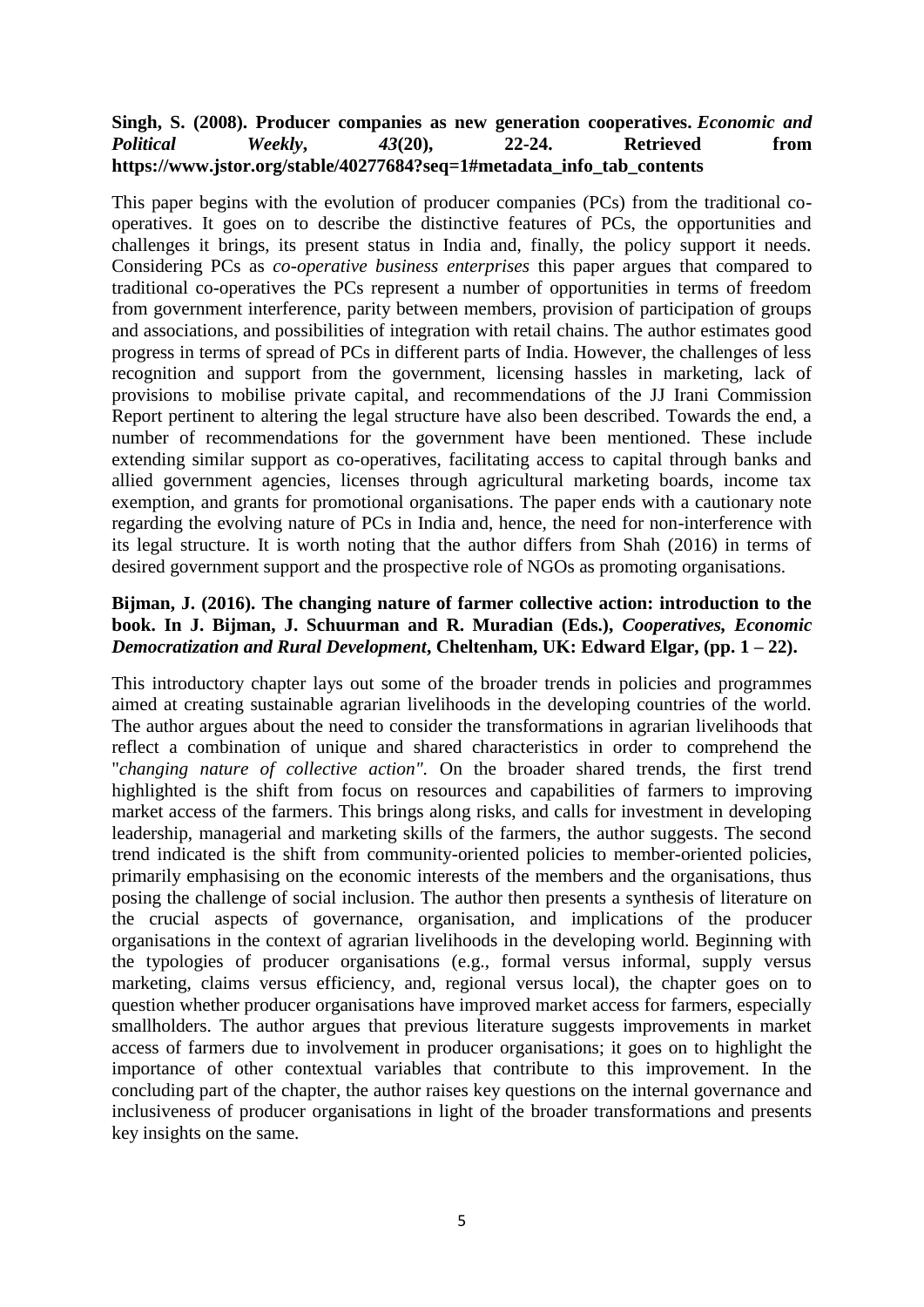## **Shah, T. (2016). Farmer Producer Companies: Fermenting new wine in new bottle.** *Economic & Political Weekly***,** *51***(8), 15. Retrieved from <https://www.epw.in/journal/2016/8/farmer-producer-companies.html>**

Building on the research experience with co-operatives, the paper offers a commentary on the lessons in design that producer companies can draw from with regard to the failure of traditional co-operatives and success of new generation co-operatives. The author argues that although the producer companies have been formed with the purpose of allowing autonomy to producer groups (small and medium farmers) from bureaucratic interference (government and local elites) prevalent in the traditional co-operatives, they are still plagued by similar design issues of the latter. The core argument offered is that there has been more reliance on equity and normative principles, compared to the efficiency and design principles in organisational structure and functions. Drawing from the examples of new generation cooperatives, the author contends that the producer companies should aim at the three objectives of member centrality (significance to livelihood of members), patronage centrality (crucial to specific sector of business), and domain centrality (significance to the local economy) in order to succeed. Neither laws and policies nor government support enables successful member organisations; it is organisational design that ensures sustainability. To conclude, the author offers a step-by-step process regarding designing sustainable producer companies (or member organisations) first by creating and communicating a vision that rewards members socially and financially second by creating an organisation to actualise the vision, third by using success to institutionalise norms and rules of governance and operations, and, finally, by striving to enhance the three centralities by ensuring increased incentives for members, performance pressure, and professional management.

#### **Ganesh, V. (2016). Farmer Producer Companies: A response.** *Economic & Political Weekly***,** *52***(40), 73-74. Retrieved from <https://www.epw.in/journal/2017/40/discussion/farmer-producer-companies.html>**

As the title suggests, this article is a response to Tushar Shah's (2016) article in which the performance of non-governmental organisations-led FPCs was critiqued for not being based on design considerations. The author critiques certain arguments in Shah (2016) by arguing the differences between dairy and crop-based agriculture. This is because Shah (2016) had used milk producing companies as successful examples of better designed and managed institutions compared to NGO-led FPCs dealing with agriculture. Greater risks in crop-based agriculture and fewer complexities in aggregation and transportation of milk, coupled with more and timely income of dairy farmers compared to predominantly crop-cultivating smallholders have been presented as reasons behind the apparent success of milk producing companies as opposed to certain design features argued by Shah (2016). While the author appreciates Shah's (2016) argument about the importance of pre-decided business plans underscoring the success of farmers' collectives the idea of dismissing the worth of FPCs, like the ones in Tamil Nadu visited by the author, that have enabled smaller savings (relative to milk producing companies) is not amenable to the author. In conclusion, the author states that while the design of institutions is crucial in terms of ensuring success it is not the only factor or condition that leads to success; it is a necessary but not sufficient condition for the success of FPOs.

#### **Sharma, P. (2013). Leveraging Farmer Producer Organizations to Boost Production, Mitigate Risk and Strengthen Food Security: Lessons and challenges.** *Journal of Land and Rural Studies***,** *1***(1), 41-48. [https://doi.org/10.1177/2321024913487270](https://doi.org/10.1177%2F2321024913487270)**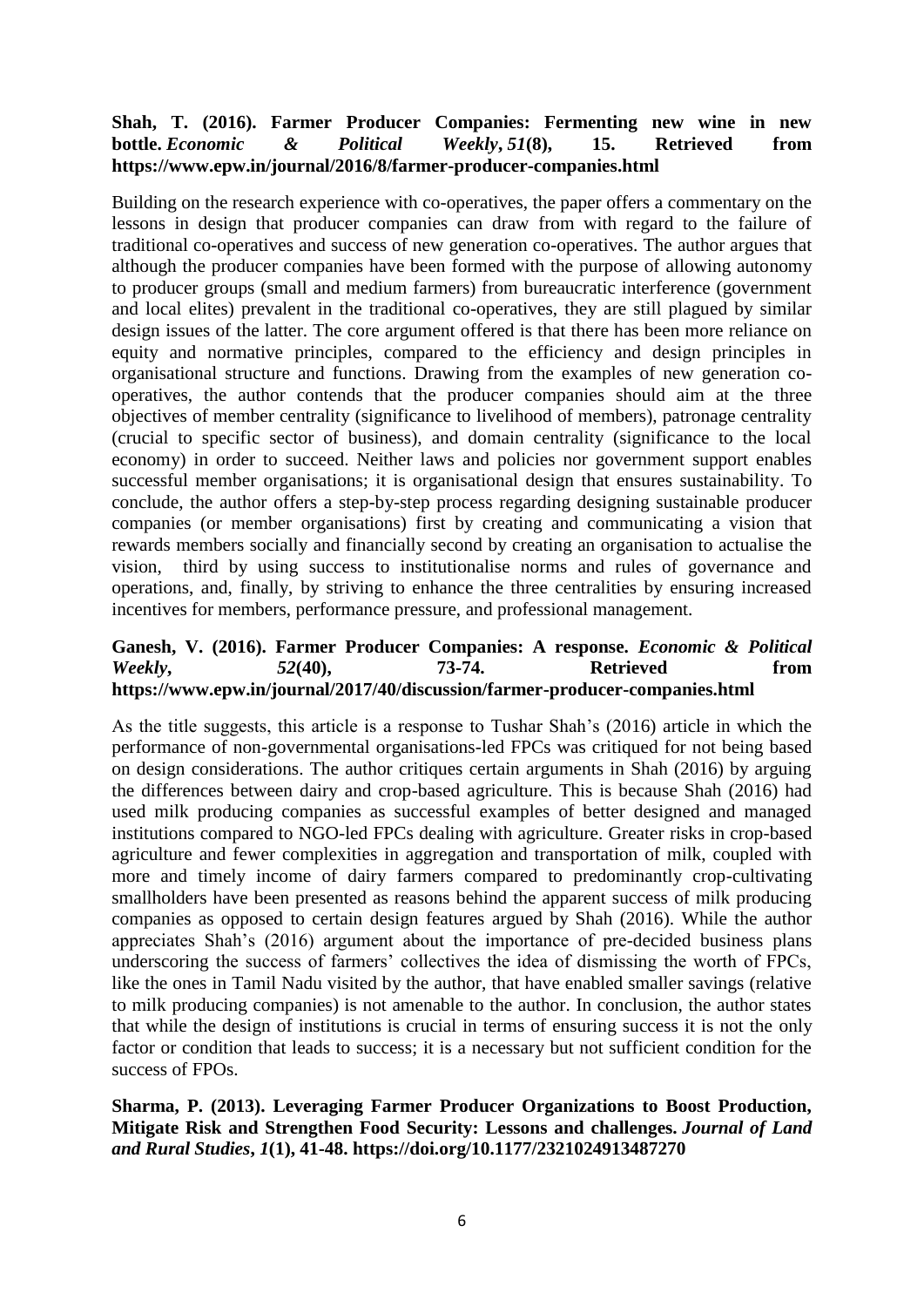This commentary is based on the premise that globalisation in general and globalisation of agriculture in particular presents challenges as well as opportunities for FPOs to emerge and become sustainable. Specifically taking the case of small and medium farmers the author argues that despite several constraints the emerging market and policy concerns in India present prospective aggregation benefits that accrue right from production to any other activity feeding into the value chain. He specifically cites the fragmented presence of other modes of aggregation, like informal and formal co-operatives, and the poor performance of contract farming for smallholders. Therefore, FPOs have been argued as a new institutional paradigm to further the case of smallholders in this paper. The international performance of FPOs, specifically India and China, has been cited as reflecting the prospects of growth and an enabling policy environment has been cited as a significant factor affecting the emergence of FPOs. However, as a cautionary note, he adds that FPOs may also reflect a risk to marginal farmers, take 3-5 years to develop capabilities of self-reliance, and have limited reach towards women farmers. On the government's role, the author argues for provisions to prevent take-over of FPOs by political and corporate elites. He also argues for efforts towards capacity building of the managerial staff but he does not argue for a definitive role of the government for the mobilisation of members. Towards the end, the commentary contextualises the relevance of FPOs with respect to food security in India and mentions three critical barriers of members and credit mobilisation, and provision of infrastructure that need to be overcome for the role to be actualised.

#### **Nayak, A. K. (2014). Logic, language, and values of cooperation versus competition in the context of recreating sustainable community systems.** *International Review of Sociology***,** *24***(1), 13-26.<https://doi.org/10.1080/03906701.2014.894342>**

Although this paper does not address the FPOs specifically the discussion it offers on community-based enterprises may be utilised for a systems-based understanding of the FPOs. The core argument in this paper is that the community-based enterprises are fundamentally different from the conventional business and industrial enterprises with the former operating under predominantly co-operative principles and the latter under competitive principles. The author further argues that amidst problems and challenges associated with the globalisation of agriculture, the wellbeing of smallholders may be ensured by designing community-based enterprises using different principles from the ones prevalent in the market economy. Similar to Nayak (2016) this paper argues for optimising the design variables related to size, scope, technology, ownership, and governance. It presents a model for creating a sustainable ecosystem around community-based enterprises, like the FPOs. Further, the model also describes the kind of activities that the community-based enterprises should engage in, the role of external institutions in terms of supporting these enterprises. It specifically lays stress on developing relevance of these enterprises to the members in the given socio-cultural, economic, and environmental settings. The suggestion on relevance of enterprises to the members is very similar to the three centralities mentioned by Shah (2016). However, in addition to centralities, the author also argues for the relevance of health, education and rural infrastructure, and also the prominent role of government regarding building sustainable community-based enterprises.

#### **Huang, Z., Vyas, V., & Liang, Q. (2015). Farmer organizations in China and India.** *China Agricultural Economic Review***,** *7***(4), 601-615. <https://doi.org/10.1108/CAER-02-2015-0013>**

This paper focusses on comparing different forms of farmers' organisations that have come up in India and China with reference to the changing dynamics of agricultural sector in the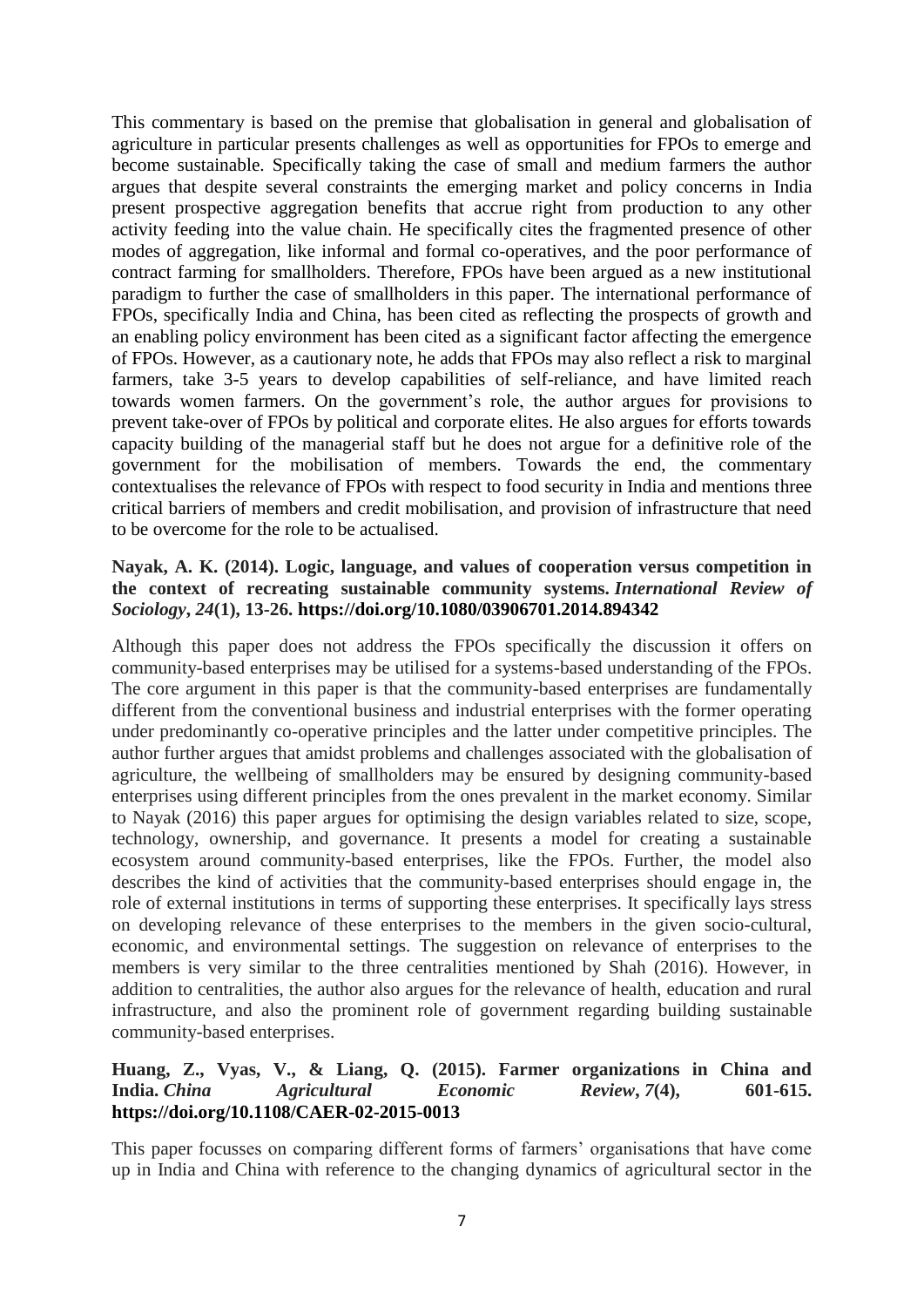global context. The authors provide an overview of changes throughout the agricultural sector, right from producer farmers to service providers while promoting institutions in the contemporary times in both countries. In case of China the authors mention the changes that have taken place since the 1980s giving rise to farmer specialised co-operatives, landshareholder co-operatives, and co-operative unions as a change from government-led previous models of farmers' associations. In India, the rise of farmers' co-operatives, farmer producer companies, and contract farming has been mentioned as a similar response to changes throughout the agricultural ecosystem in India and at the global level. On the performance of these changes in both India and China, the authors cite progress in horizontal and vertical integration but also warn about the long way ahead in connecting these developments to the small and marginal farmers. Specifically, on farmer producer companies in India, Huang et al (2015) report it as being more popular among commercial crops. They also mention the challenges faced due to less support from financial institutions and government vis-à-vis traditional co-operatives.

#### **Tagat, V., & Tagat, A. (2016). The Potential of Farmer Producer Organizations in India. Retrieved from [https://papers.ssrn.com/soL3/papers.cfm?abstract\\_id=2972488](https://papers.ssrn.com/soL3/papers.cfm?abstract_id=2972488)**

This paper also argues about the need for FPOs to promote the cause of sustainable agriculture by discussing the examples of best practices about producer organisations in India while outlining a strategy for NABARD to strengthen the FPOs. The authors cite examples of FPOs from Africa to highlight the role of networking of FPOs as well as the need for relevant institutional structures for furthering their cause. Regarding best practices from India, they cite the case of Mahagrapes and VAPCOL (Maharashtra) as well as new generation cooperatives promoted by NDDB. Tagat & Tagat (2016) further discuss the role of NABARD and SFAC regarding the promotion of FPOs in India by citing specific examples across different states. As far as NABARD is concerned they argue in favour of a major role of PRODUCE funds in terms of multiple avenues including the promotion of existing producer groups for the formation of FPOs, capacity building through sustained and holistic training, guiding registration of new FPOs, preparing business plans, and monitoring of FPOs. Without citing Shah (2016) the authors argue the importance of financial sustainability of FPOs towards ensuring member centrality and the trade-offs between their efficiency and equity objectives. To conclude, they suggest a roadmap for the promotion of FPOs by NABARD.

#### **Nayak, A. K. (2012, August). Maximizing Net Incomes for members of Farmer Producer Organization: Is there an optimal market distance? XIMB Sustainability Series 3.0, Working Paper.**

This paper, while drawing upon the same data and research as reported in Nayak (2016), focusses on optimising market distance for enhancing the profit of small and marginal farmers associated with FPOs. In the beginning, the author cites lack of substantial increase in income from FPOs as the driving question in search of an effective marketing strategy by conceptualising an effective market landscape that includes optimal market and characteristics distance and a value network approach. Similar to Nayak (2014), the idea of community-based enterprises as being different from industrial enterprises and, hence, needing different strategies is the guiding argument throughout the analysis and discussion of this paper. The analysis reported in the paper suggests local markets as more appropriate for the marketing of produce by FPOs with maximum returns on investment son offer. Further, the characteristic market distance, which the author defines as the cost of information, knowledge, resource base, product quality and volume, and marketing skills is also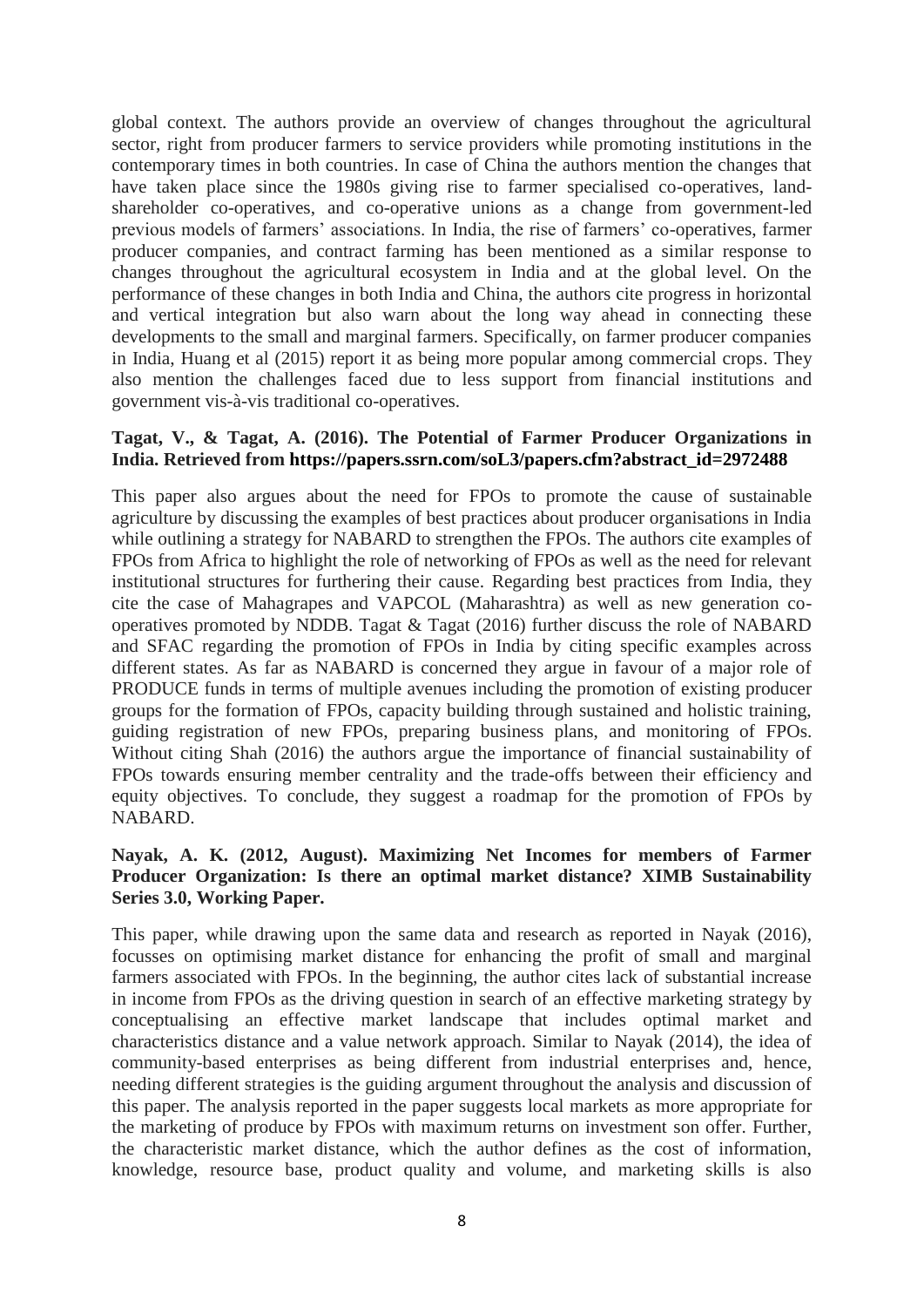minimised when local markets are explored. The author also argues about the need for considering a value network approach where markets for products of FPOs are not decided as a single spatial point but rather as diversified market avenues in the local area. Towards the end, the author also argues about the need for optimising internal design variables along with market distance and approach for maximising gains for the smallholders associated with FPOs.

#### **Nayak, A.K. (2017). Financing agricultural value-chains: Challenges and opportunities. In G. Mani, P.K. Joshi & M.V. Ashok (Eds.),** *Financing Agriculture Value Chains in India* **(pp. 239-250). Singapore: Springer. [https://doi.org/10.1007/978-981-10-5957-5\\_13](https://doi.org/10.1007/978-981-10-5957-5_13)**

Based on the same research as Nayak (2016) this book chapter raises the same issues of optimal physical and psychological market distance along with a value network approach to suggest policy implications for financing FPOs. In addition to the preference of local markets for small producers the increase in market distance has also been argued as being disadvantageous to consumers from a nutrition perspective by the author. Therefore, the author presents an institutional design in which FPOs sell part of their produce in the local markets at the Gram Panchayat level before passing on to the block level for value addition of specific products and marketing and subsequently to district-level markets for value addition and sale. Keeping the same FPOs-block-district design in perspective, the author argues about financing the needs for each level. For instance, at the farmers' level it should support diversified production while at other higher levels it should support value addition relevant to the specific level keeping optimal market distance and value network in view. The author also conceptualises a cluster of FPOs linked at block level that subsequently link up to the district level unit, owned jointly by FPOs and the district government, for processing and marketing of produce. Therefore, the author suggests recommendations based on the level, scope, and scale of production while emphasising on strengthening FPOs' ecosystem at the local level.

#### **Murray, E. V. (2008). Producer company model-current status and future outlook: Opportunities for bank finance.** *Financing Agriculture - A National Journal of Agriculture & Rural Development***,** *40***, 18-26. Retrieved from [http://www.afcindia.org.in/PDF/July\\_August08.pdf#page=18](http://www.afcindia.org.in/PDF/July_August08.pdf#page=18)**

This paper focusses on financial issues related to FPOs after discussing the distinguishing features of producer companies as compared to co-operatives in India- a topic of regular discussion in most discussion papers concerning FPOs (Shah, 2016; Singh, 2008). Murray (2008) cites a number of case studies on FPOs from Kerala, Madhya Pradesh, and Gujarat. He also briefly discusses the functioning of a few artisanal FPOs like MASUTA, Rangustra, and FabIndia. The author argues that as most of the FPOs are in (then in 2008) their primary stage with fewer financial needs, the banking sector has not faced much demand for finance. However, in future, the demand will increase; the author cites one prominent reason as the growth of most producer companies to higher levels in the value chain with most FPOs coming up as new establishments without evolving out of existing co-operatives. On the challenge of collateral-free banking finance, Murray (2008) suggests innovative approaches to finance like trust and reputation based lending as well as guarantees from the government, private sector, or donor agencies. Although brief, this paper comprises examples of innovative models of co-operation between FPOs, private sector, and banks with notable examples of the FabIndia-ICICI-FPOs linkage and the NGO-Bank of Maharashtra-Shepherds in Satara.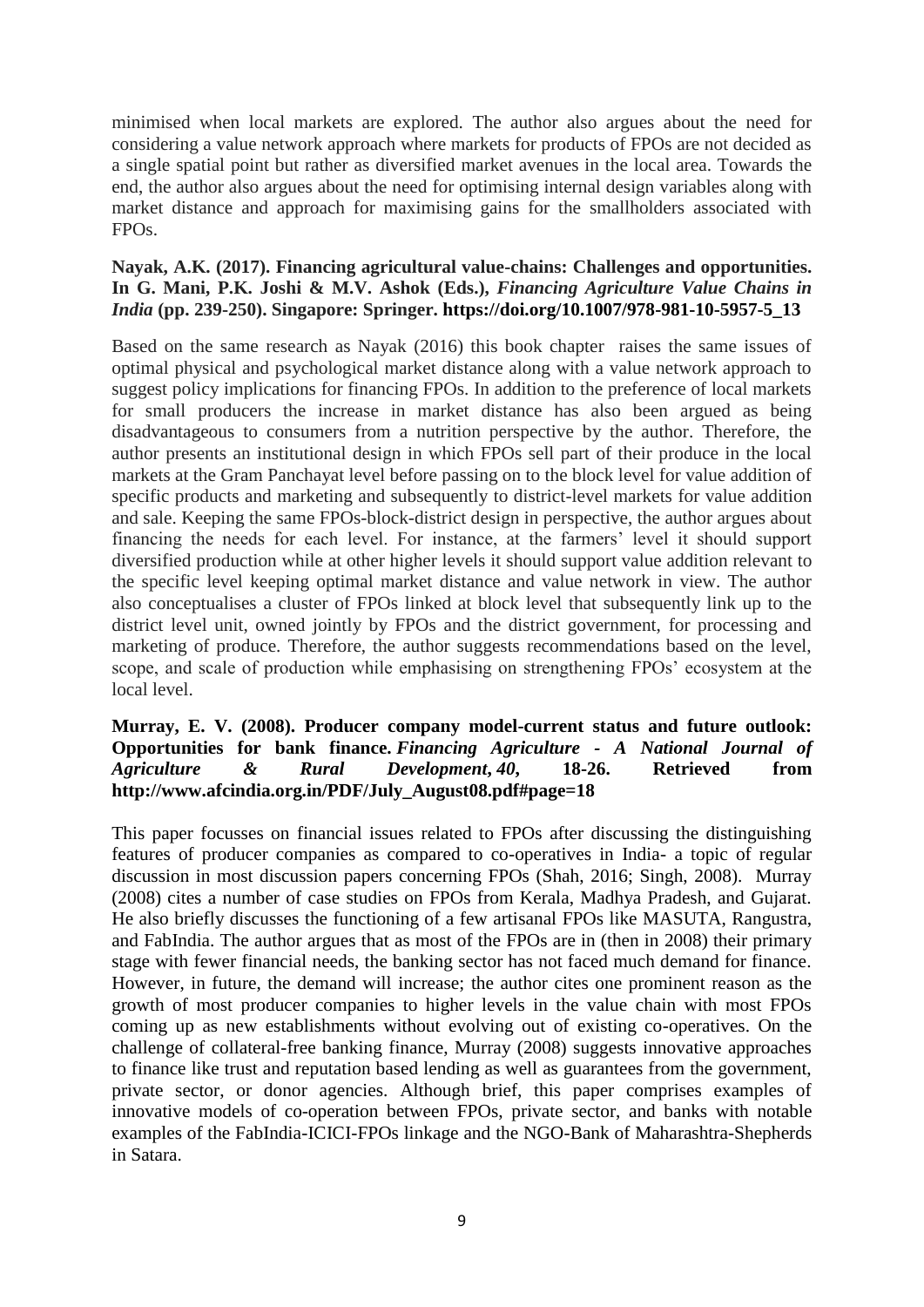#### **Mahajan, V. (2015). Farmers' Producer Companies: Need for capital and capability to capture the value added. In** *State of India's Livelihoods Report 2014* **(pp. 87-108). New Delhi: Oxford University Press. Retrieved from [http://www.accessdev.org/wp](http://www.accessdev.org/wp-content/uploads/2017/07/soil-report-2014.pdf)[content/uploads/2017/07/soil-report-2014.pdf](http://www.accessdev.org/wp-content/uploads/2017/07/soil-report-2014.pdf)**

This report begins with a discussion on a major problem area of Indian agriculture- the large number of smallholders who are not adequately connected to the market leading to their poor status in the economy. The challenge posed by this situation, the author argues, allows the farmers to languish due to their reduced participation in the value chain, especially during post-harvest operations, notwithstanding the presence of co-operatives for over a century. Further in the report, the author discusses the emergence of FPCs as the new institutional form representing a hybridisation between co-operatives and private companies. He also presents the policy and institutional environment around the FPCs before discussing their performance. In the context of performance, the author presents a review of literature by discussing the works of Mancur Olson and Elinor Ostrom to highlight the enablers and barriers to collective action. The views of practitioners are also presented to introduce the varied performance of FPCs in India so far. Towards the end, the author makes the core argument about two crucial concerns related to the FPCs concerning capital and capabilities. He finally suggests a 21-step approach towards creating an FPC with strong capability and sufficient capital as its foundation. The report also mentions policy suggestions mainly on taxation, governance, funding, and risk-mitigation.

#### **Kanitkar, A. (2016, January). The Logic of Farmer Enterprise. Institute of Rural Management Anand.** *Occasional Publication 17***. Retrieved from [https://irma.ac.in/pdf/randp/1518\\_28072.pdf](https://irma.ac.in/pdf/randp/1518_28072.pdf)**

The paper begins with the argument that farmer enterprises are not just the means to overcome challenges of collective action by smallholder farmers, but primarily to provide economic benefits to its members. The author argues about the enhancement of farmers' income as the most important performance measure of a farmer enterprise, over and above the objectives of participation, empowerment, ownership etc. The history of development of farmer enterprises is briefly described in the article before getting into the stages of the farmer enterprise life-cycle and the desired role of various actors in the ecosystem related to farmer enterprises. The author offers a number of suggestions based on the life cycle of the farmer enterprise, mostly drawing upon insights shared by practitioners and his own experiences with farmer enterprises. Among the challenges faced by the farmer enterprises, the author points out weak capital base and management and governance challenges as the critical ones to engage with. Towards the end, the paper discusses the import of both financial and operational self-sufficiency as performance indicators of farmer enterprises while raising a number of critical questions that the scholars and practitioners engaged with farmer enterprises should wrestle with.

#### **Srinivasan, N. & Srinivasan, G. (2018). Farmer Producer Organizations. In** *State of India's Livelihoods 2017* **(pp. 141-176). New Delhi: Sage publications. Retrieved from [https://us.sagepub.com/en-us/nam/state-of-india%E2%80%99s-livelihoods-report-](https://us.sagepub.com/en-us/nam/state-of-india%E2%80%99s-livelihoods-report-2017/book262146#contents)[2017/book262146#contents](https://us.sagepub.com/en-us/nam/state-of-india%E2%80%99s-livelihoods-report-2017/book262146#contents)**

This report is by far the most comprehensive assessment; it is a report that captures multiple aspects and issues relevant to the status quo of the ecosystem around farmer producer organisations in India. While the predominant discussion is descriptive, given the objective of comprehensive coverage of the entire ecosystem, the efforts are laudable and worth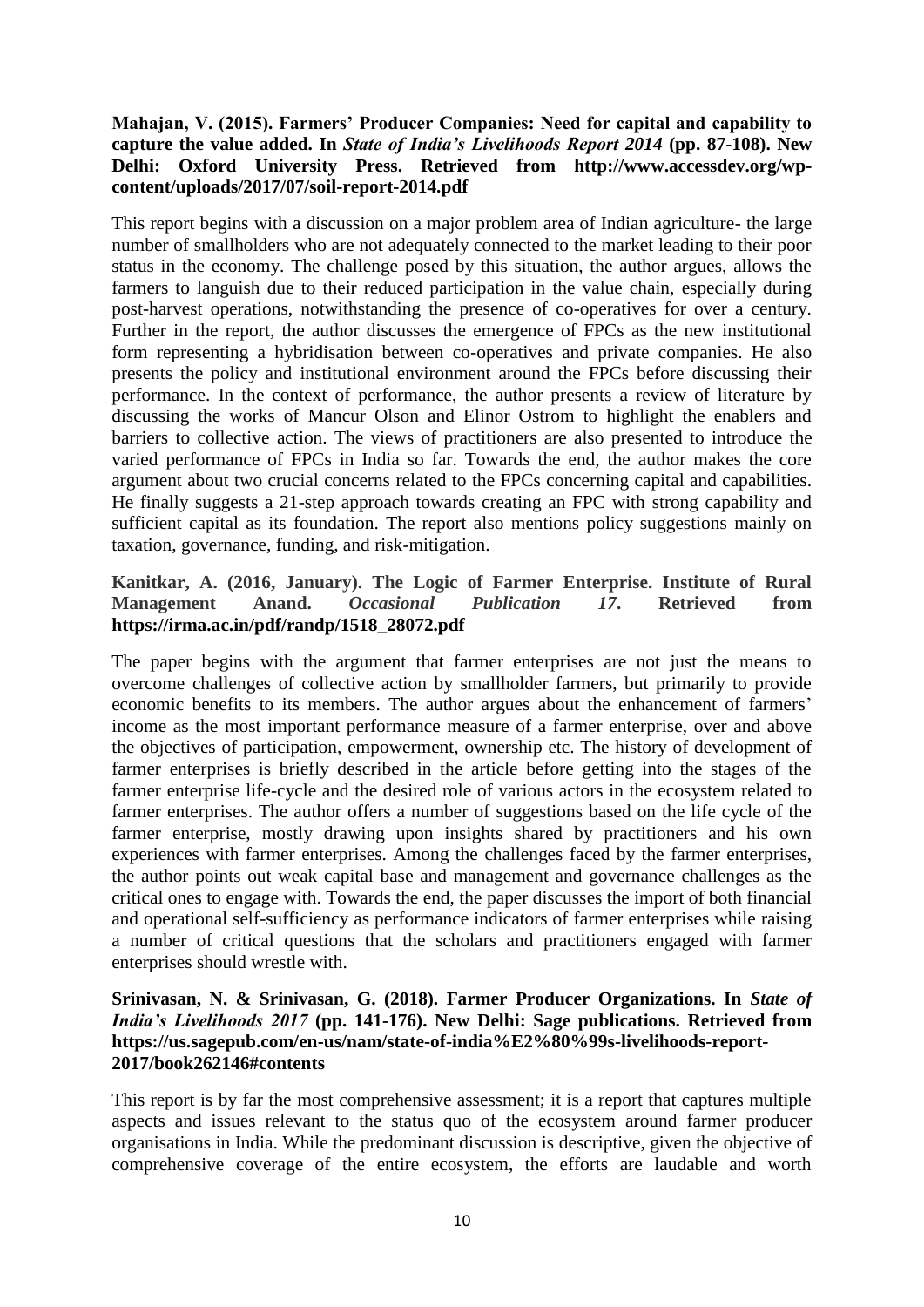considering as a reference for both research and as practice. Therefore, this report can serve as a ready reference for scholars and practitioners interested in farmer producer organisations in India. Right from legal, institutional, and policy support undergirding the farmer producer organisations this report delves into the enablers and barriers in the ecosystem around farmer producer organisations and also offers a number of policy suggestions. Specifically, the authors describe the trends and crucial issues including the size, location, institutional forms, state-support, diverse services offered, financing, and capacity development of the farmer producer organisations in India. The role of promoting organisations and institutions has also been discussed in the report, with emphasis on its import and the need for monitoring of the same. Towards the end, the report delves into a discussion on institutional and financial sustainability and offers a number of suggestions for overcoming a numerous challenges faced by farmer producer organisations in India.

## **4. EMPIRICAL ANALYSIS**

**.** 

This section empasises works that are primarily based on focussed research projects, the findings of which are described in the following set of research articles. Importantly, it concentrates on focussed empirical analysis as an approach to the study of FPOs in India, relative to the predominance of case studies<sup>7</sup> and conceptual reviews. Therefore, this section is important for those who are interested in exploring the literature on ways to explore the functioning and performance of FPOs in India from an econometric perspective.

Most of the analysis reported in the set of research articles in this section is descriptive in scope, the two exceptions being Desai & Joshi (2014) and Ranjan & Grote (2017), where econometric analysis has been presented.

### **Chandre Gowda, M. J., & Sreenath Dixit, M. H. (2018). Women's Participation in Karnataka's FPOs.** *Economic & Political Weekly***,** *53***(45), 21.**

This paper reports a study that specifically focusses on gendered participation in FPOs in Karnataka. Against the backdrop of increasing feminisation of agriculture, this paper tries to contribute towards debates on trends in women's participation in FPOs. Although the sampling rationale is not discussed, the findings in this paper draw upon a sample of 50 FPOs spread across 13 districts of Karnataka. Besides reporting that the greater majority (87%) of members in the sampled FPOs are men the authors report three crucial findings: 1) proportion of women members are highest in FPOs with animal husbandry as a secondary activity; 2) FPOs registered as societies are more likely to have women members than those registered as companies and, 3) women's membership is higher in FPOs with external funding. Discussions on the causal factors are speculative but the descriptive findings are significant enough for further consideration for research on gendered participation in FPOs.

#### **Dey, K. (2018). Farmer Producer Companies in India: Determinants of Performance and Viability.** *Economic & Political Weekly 35***(35). Retrieved from [https://www.epw.in/journal/2018/35/special-articles/farmer-producer-companies](https://www.epw.in/journal/2018/35/special-articles/farmer-producer-companies-india.html)[india.html](https://www.epw.in/journal/2018/35/special-articles/farmer-producer-companies-india.html)**

This paper attempts to offer insights and introduces debates regarding the performance and viability of FPOs in India. In doing so, the authors have relied upon a combination of

<sup>&</sup>lt;sup>7</sup> While case studies are also empirical, the argument behind separating these from empirical analysis is to focus on predominant research design that has been followed. Although cases build on empirical data, the approach has largely been descriptive or comparative at best, and so it has been treated as a separate category.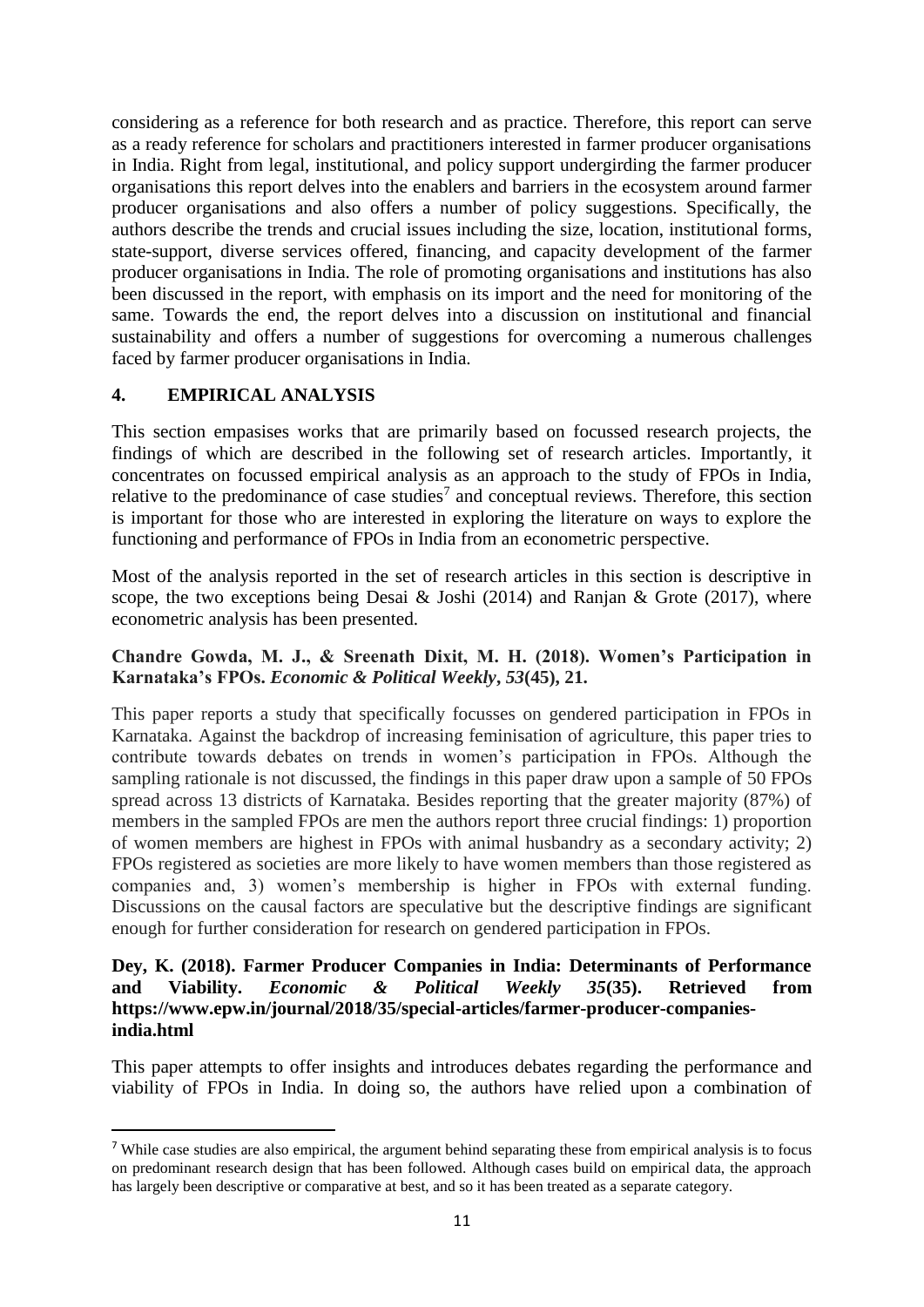frameworks on stakeholder typologies and attendant strategies (Turnbull, 1998) and the idea of life cycle of social enterprises (Cook & Chambers, 2007). Using the combined insights from the two analytical frameworks, the author attempts to analyse the performance of three FPOs from Maharashtra, Madhya Pradesh, and West Bengal. Both financial and nonfinancial indicators of performance drawn from a review of studies, primarily dealing with cases outside India, along with a focus on the stage in life-cycle of the FPOs guide the analysis in this paper. The analysis of case studies presented in the paper does not clearly explicate the operationalization of the combined frameworks, but it attempts to contextualise the findings in light of the literature reviewed in the paper. Further, the findings on determinants of performance *per se* are less emphasised, yet a list of indicators for measuring the performance of FPOs is surely a contribution of this paper. Another contribution is the argument that strategy around FPOs should be cognisant and specific to the life cycle of the FPOs. The paper ends with policy recommendations on performance monitoring of FPOs. But equally important will be further research on the determinants of performance of the FPOs in different stages of their life cycle that the paper attempts to analyse with limited empirical data.

#### **Nayak, A. K. (2016). Farmer Producer Organizations in India: Policy, Performance, and Design Issues. In Rao, N. C., Radhakrishna, R., Mishra, R.K., & Kata, V. R., (Eds.),**  *Organised Retailing and Agri-Business* **(pp. 289-303). New Delhi: Springer India. [https://doi.org/10.1007/978-81-322-2476-1\\_17](https://doi.org/10.1007/978-81-322-2476-1_17)**

Drawing on a baseline survey of 258 FPOs, along with 21 detailed case studies and one action research project between 2007 and 2014, this book chapter presents an analysis of five design aspects: size, scope, technology, governance, and ownership of FPOs. Beginning with size, the author implies a middle sized FPOs as more sustainable. This is because a small size carries the trade-off between high social capital and low commercial returns, while a large size faces the challenges of social capital as well as financial returns. On scope, the author argues for the advantages of fewer products and services. This is because multiple products or services bring complexity across the post-harvest value chain activities putting constraints on the spatial coverage of aggregation and marketing as well. In case of technology, the author claims, both high-end and low-end technologies are in use across the FPOs depending on the scale and value addition taking place. On governance and ownership, the author notes that the obligatory legal structure has been followed while the management cost and fixed asset ownership is predominantly held by external institutions (government or donors) across the FPOs under consideration. Financial performance was found to be below expectations on average compared to some of the best performing dairy co-operatives. The paper ends with a number of recommendations, primarily aiming towards building social and financial capital, optimised design features and, generally speaking, efforts towards strengthening the ecosystem around FPOs, especially at the local level, spanning the entire value chain.

#### **Trebbin, A. (2014). Linking small farmers to modern retail through producer organizations–Experiences with producer companies in India.** *Food Policy***,** *45***, 35-44. <https://doi.org/10.1016/j.foodpol.2013.12.007>**

Using the theoretical lens of value-chain governance, this paper investigates the FPOs in India with a focus on their status, opportunities, and constraints in terms of integration with modern retail chains. The author employs mixed methods in the study covering 263 FPOs for basic quantitative data, 79 detailed surveys (off the 263), and 60 interviews with representatives of FPOs and officials of promoting institutions. These were complemented by interviews with officials of retail chains and case studies of eight FPOs. On the status of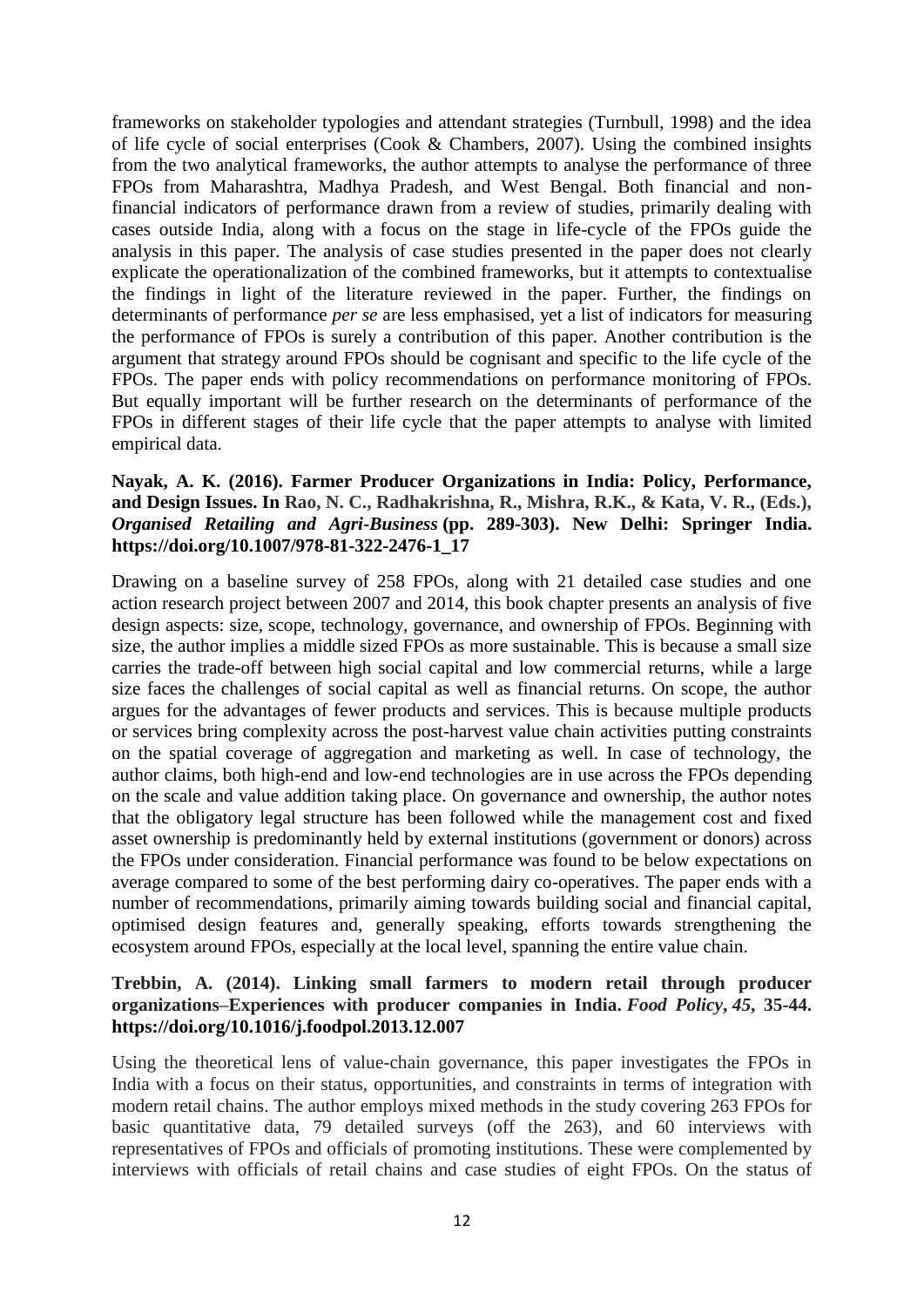FPOs, the paper reports their presence throughout India, mainly in the western and southern states. It also mentions a spurt in formation after 2010. Further, the study reports a typology of FPOs based on the involvement of supporting institutions and the output of FPOs. It suggests that most FPOs supported by NGOs predominantly input businesses while those promoted by private players input marketing. Due to the growing influence of the modern retail business, especially in urban India and in the food segment, the paper reports opportunities for the expansion of FPOs in India based on this linkage. However, the author also highlights the low success rate of the existing links between FPOs and modern retail chains citing a number of reasons like low targeted support and lack of capacity with FPOs with respect to demands on the part of retailers. In conclusion, the paper reports a mix of promotional agencies to serve better the purpose of strengthening the FPOs ecosystem in India.

#### **Cherukuri, R. R., & Reddy, A. A. (2014). Producer organisations in Indian agriculture: Their role in improving services and intermediation.** *South Asia Research***,** *34***(3), 209- 224. [https://doi.org/10.1177/0262728014544931](https://doi.org/10.1177%2F0262728014544931)**

This paper explores the role of FPOs in improving the services and incomes of farmers by focussing on a comparative analysis of two cases from Kerala and Uttarakhand. Both cases refer to organic farming. Yet the formation of a producers' company in Uttarakhand was more due to exogenous factors (state involvement), while in the case of Kerala it was triggered by the organisation of farmers and farmer groups supported by an external agency (MSSRF) in later stages, the authors argue. Further, owing to different relations and origins in both cases, Cherukuri and Reddy (2014) report that promoting institutions played different roles in both cases; in one the focus was on training and marketing (Uttarakhand) while in the other the focus was mainly on marketing (Kerala). Regarding the role of training and extension services' delivery, the authors argue, the POs in Kerala played the role of boundary organisations between government and farmer producers ensuring a better delivery of services. They also highlight the prominent role played by informal farmer producers in both Uttarakhand and Kerala with regard to sharing knowledge between peers. Increase in yields and incomes, report the authors, come from only specific crops in both cases. Finally, Cherukuri and Reddy (2014) offer a set of recommendations on five aspects related to strengthening of FPOs with a special focus on the role of leaders, capacity building, and organisational governance.

### **Singh, S. & Singh, T. (2013). Small Farmer Organisation in Rainfed Regions of India: A Study of Organisation and Performance of Producer Companies. Centre for Management in Agriculture Working Paper No. 246, Indian Institute of Management,**  Ahmedabad. **Retrieved Retrieved from [https://www.iima.ac.in/c/document\\_library/get\\_file?uuid=6eb2a966-9b58-4a85-94bd](https://www.iima.ac.in/c/document_library/get_file?uuid=6eb2a966-9b58-4a85-94bd-b1aa38cd98a3&groupId=62390)[b1aa38cd98a3&groupId=62390](https://www.iima.ac.in/c/document_library/get_file?uuid=6eb2a966-9b58-4a85-94bd-b1aa38cd98a3&groupId=62390)**

This paper analyses the governance structures, management practices, and performances of producer companies of four states in the rain-fed regions of India. Although the paper starts with comparing the co-operatives and institutional arrangements undergirding the PCs of India, the crux of the analysis is based on teasing out the reasons behind state-wise varied performances of PCs. In the section on experiences, the authors point out different levels of memberships across the four states with PCs from MP reflecting higher membership and the ones from Maharashtra showing a lower membership incidence. They also report that a majority of PCs under study are loss making units with a few exceptions including cottonbased PCs, one PC promoted by the Bharatiya Kisan Sangh from Gujarat, and Access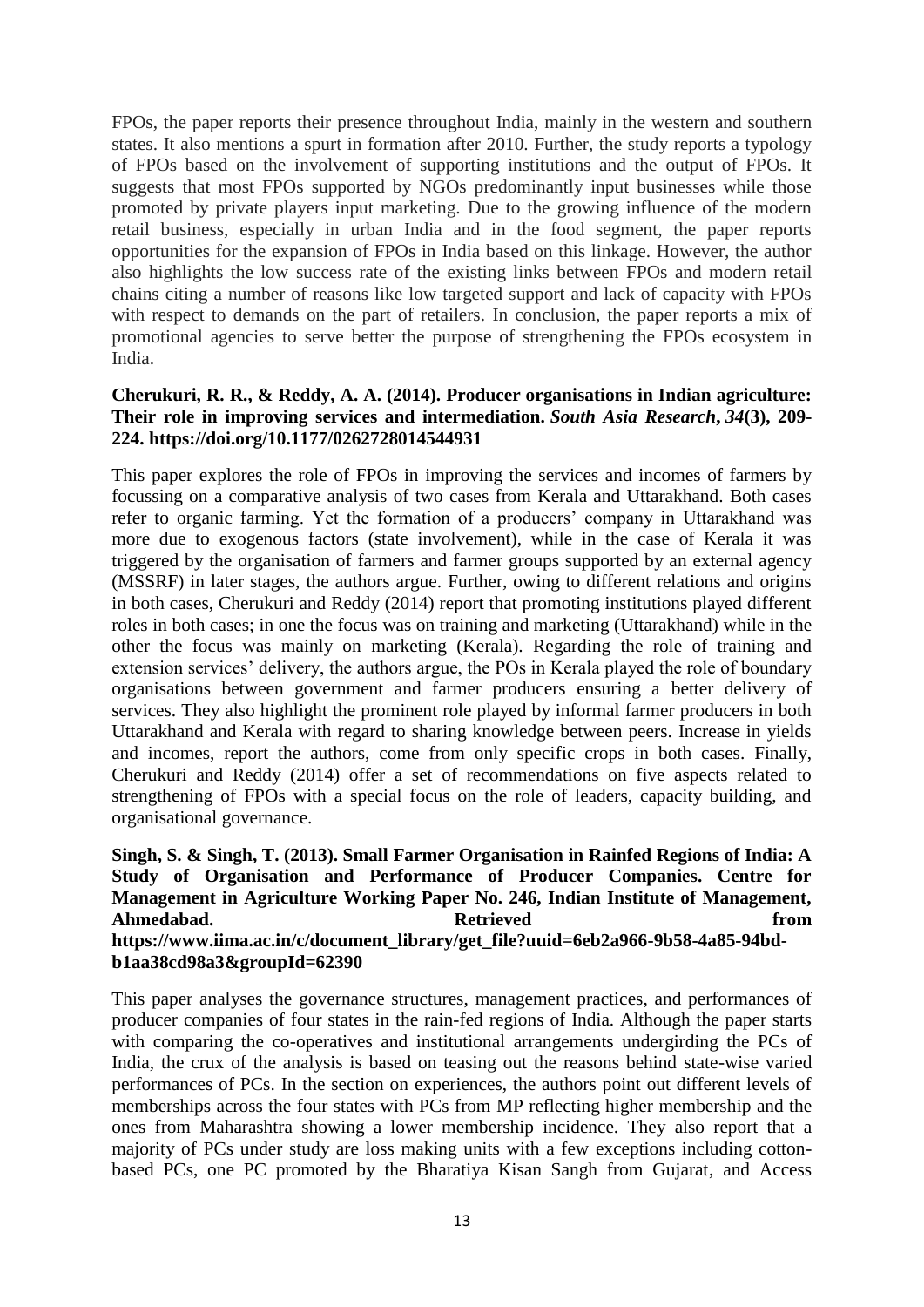Development Services promoted PCs in Rajasthan. On major problems faced by PCs, the paper mentions problems peculiar to every state as well as certain common problems across the board including compliance-related ones, access to credit, taxation, and managerial problems. Towards the end, the authors refer to policy recommendations mostly related to mobilising capital from members, institutions of credit, and government grants. Drawing upon Nitin Desai's report (2009) they also point out measures to increase member centrality and ownership by incentivising members by allowing revision in share value, trading of shares between members, and involvement of non-members by means of preference shares, bonds, and debentures. On par treatment with co-operatives is one major recommendation towards the end of the paper.

#### **Desai, R. M., & Joshi, S. (2014). Can Producer Associations Improve Rural Livelihoods? Evidence from Farmer Centres in India.** *Journal of Development Studies***,**  *50(1)***, 64-80.<https://doi.org/10.1080/00220388.2013.849339>**

This paper reports the only econometric analysis available in the published literature on FPOs in India. The authors focus on four districts of Gujarat in which the Self Employed Women's Association (SEWA) had launched the Women Farmers with Global Potential (WFGP) initiative involving 2000 women farmers. The impact of the programme, or performance of the producer organisations, has been considered along three factors, namely on and off-farm income, credit uptake, and access to output markets. These factors have been considered based on a treatment group  $(n=732)$  and a control group of farmers  $(n=743)$  drawn from four districts in Gujarat. Based on regression analysis, the authors report SEWA memberships' affecting the increase in total income (statistically non-significant) with a greater than six months' membership showing statistically significant increase in non-farm incomes. The authors report an increase in output on the part of SEWA members with no effect on quantum of output marketed and farmer's knowledge of output prices. The analysis suggests 45% greater likelihood of knowledge of credit options among members and 10-14% more credit offtake. The analysis also reports heterogeneity in income effects with regard to SEWA membership with poorer women reporting greater increase in income and output. Overall, the authors' suggest that initiatives like SEWA specifically, or rural producer organisations in general, have a substantial effect on the awareness of members and modest effect on income and output, at least in the short term.

## **Ranjan Jena, P., & Grote, U. (2017). Fairtrade certification and livelihood impacts on small-scale coffee producers in a tribal community of India.** *Applied Economic Perspectives and Policy***,** *39***(1), 87-110.<https://doi.org/10.1093/aepp/ppw006>**

This empirical analysis takes the case of the first coffee co-operative engaged in the production and marketing in a smallholder and tribal dominated area in Araku, Visakhapatnam. A sample of 256 households spread across 13 villages from six mandals in the Visakhapatnam district informs the analysis reported in this paper. Using propensity score matching the authors attempted the matching of control (certified coffee farmers) and treatment groups (non-certified coffee farmers) for a comparative analysis. The study indicates that certified coffee farmers earn more than the non-certified farmers through coffee cultivation; even their total household income is relatively higher. However, the authors report a statistically insignificant effect on poverty alleviation for the two groups. The analysis also indicates certain spill over benefits of fair-trade through co-operatives for the entire community or village in terms of water and sanitation facilities and capacity building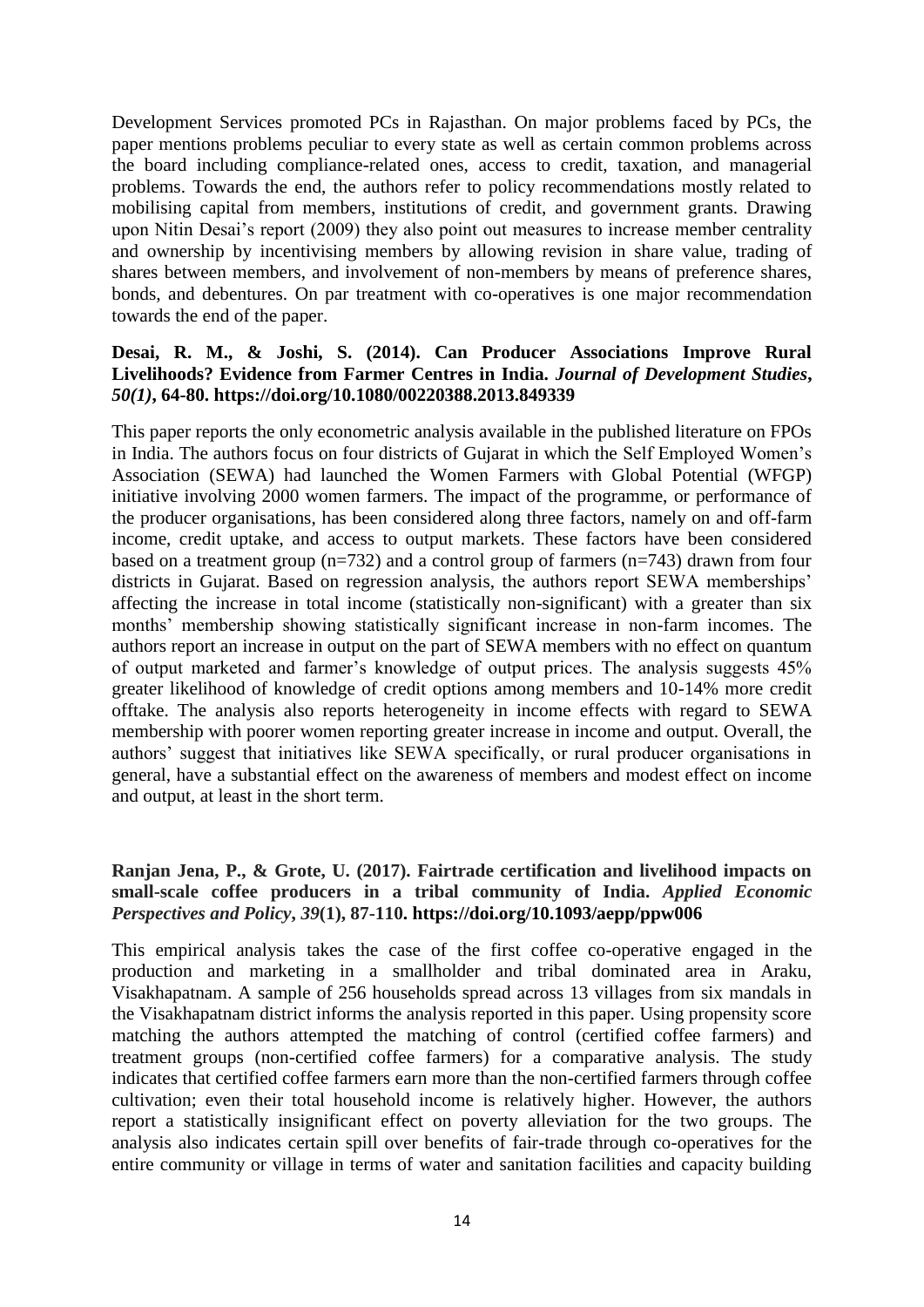of farmers and productive investment by farmer members for the education and health of children. However, towards the end, the authors also report the somewhat low awareness regarding the idea of certification amongst farmer members as a threat to the sustainability of this initiative in an area that already reports high poverty levels.

A critical evaluation of fair-trade coffee and the association of smallholders in South India may be seen in the following research article. The article argues for agro-ecological considerations around growing and marketing of coffee through co-operatives linked to fairtrade.

*Lanka, S. V., Khadaroo, I., & Böhm, S. (2017). Agroecology accounting: biodiversity and sustainable livelihoods from the margins. Accounting, Auditing & Accountability Journal, 30(7), 1592-1613. <https://doi.org/10.1108/AAAJ-12-2015-2363>*

Another critical analysis is offered by Nickow (2016) in the study of the role of NGOs for linking smallholders with agricultural value chains through the means of promoting farmer producer organisations. The theoretical lens of value chain governance is used in the following research article.

*Nickow, A. (2015). Growing in value: NGOs, social movements and the cultivation of developmental value chains in Uttarakhand, India. Global Networks, 15(s1), S45-S64. <https://doi.org/10.1111/glob.12087>*

## **Birthal, P. S., Jha, A. K., & Singh, H. (2007). Linking farmers to markets for high-value agricultural commodities.** *Agricultural Economics Research Review (Conference Issue)***,** *20,* **425-439. Retrieved from<https://ageconsearch.umn.edu/record/47437?ln=en>**

This paper presents an analysis of the potential of high-value agricultural commodities for smallholder farmers in India. The data reported is somewhat dated as most comparisons refer to the time period between 1980s and early 2000s. Although not focussed on FPCs, Birthal et al (2007) expound on the role of farmer co-operatives and contract farming as institutional innovations in enabling the case of smallholders to integrate with the export and domestic market of high-value agricultural commodities. Citing the case of smallholders' dominance in production of high-value commodities like fruits, vegetables and milk, the authors argue about the potential of smallholders in terms of integrating and, thus, realising greater returns out of agriculture. A descriptive analysis of trends in growth of high-value commodities has been presented in the paper. Towards the end, the authors present a number of policy recommendations that are especially focussed on the enabling role that the government needs to play in supporting production, extension, processing, and marketing across the value chain along with access to credit and capacity building of farmers.

## **5. POLICY BRIEFS, GUIDELINES & TECHNICAL REPORT**

This section contains one policy brief and one technical report, both coming from the practitioners. While the first paper explores the policy on FPOs the technical report analyses and argues for appropriate indicators to measure the sustainability of FPOs. A few other papers have been attached as reference in this section due to their relevance to the study of  $FPOs$  in India

## **Bhamra, A. (2017). Farmer Producer Organizations in India. Policy Brief. Development Alternatives. Retrieved from**

**[http://www.devalt.org/images/L2\\_ProjectPdfs/Policy%20Brieft%2028.03.pdf](http://www.devalt.org/images/L2_ProjectPdfs/Policy%20Brieft%2028.03.pdf)**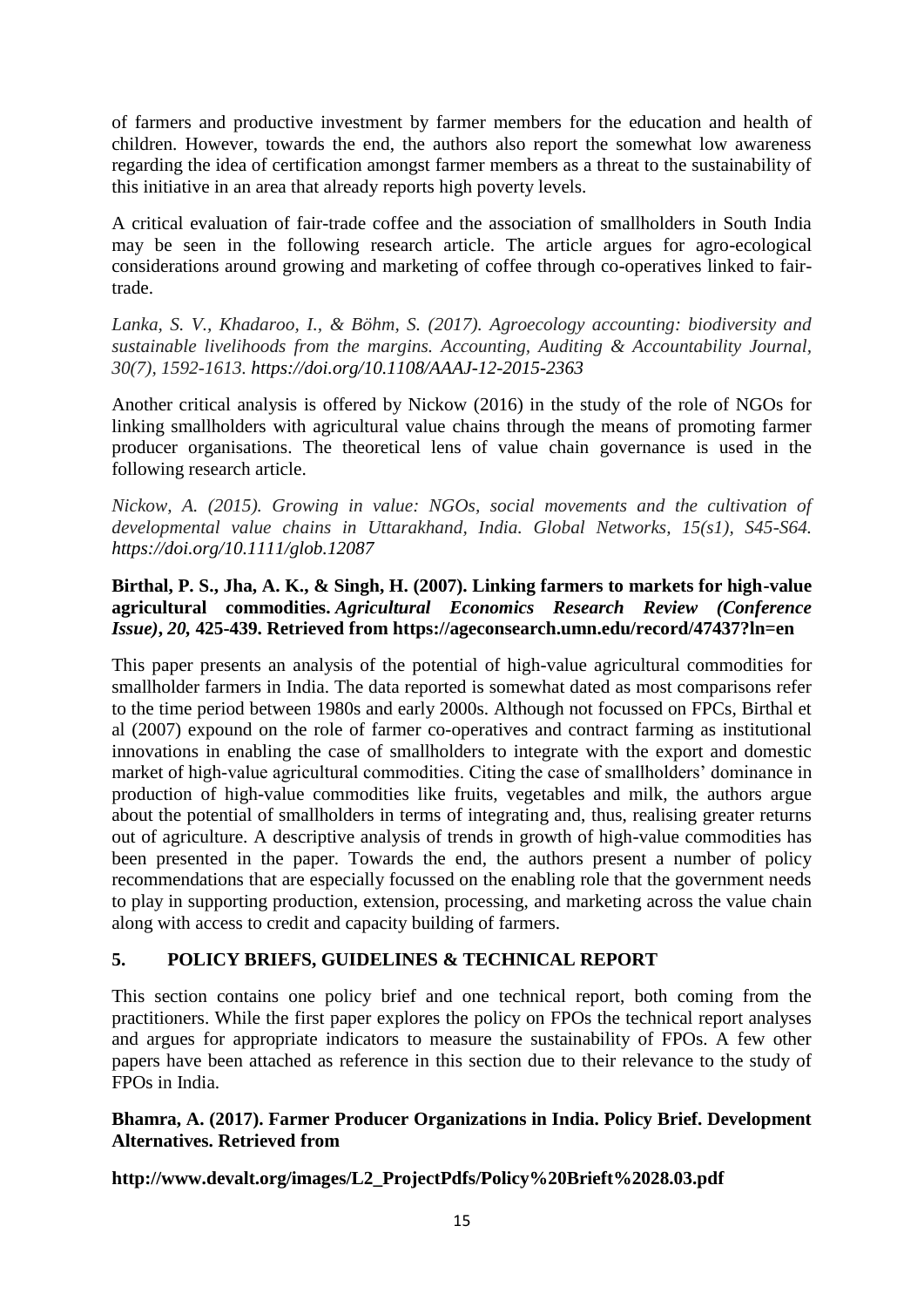Drawing upon primary and secondary data sources, this policy brief is an attempt to study FPOs in India in terms of their formation, key strengths, and performance parameters. This paper too, as is reflected in much of the literature, situates FPOs in the discourse on increasing incomes of smallholders while adding food security and environmental sustainability to the objectives. Bhamra (2017) discusses the policy support offered by the Government of India to support FPOs by citing the initiatives of NABARD and SFAC on the formation and support of FPOs in the country. The four broad areas that the paper engages with are: formation of FPOs, institutional features, business performance and benefits to farmer members. On formation, Bhama (2017) argues about the importance of creating FPOs keeping contextual conditions (social, economic, geographical, political and environmental conditions) in view along with ownership of FPOs by farmer members. The author argues about the crucial role of community-based institutions for ensuring awareness and ownership among community members, transparent processes, and the availability of financial and physical capital. On business performance, the author argues about the consideration of financial aspects of business along with outcomes tied to sustainable agriculture. In the context of benefits to smallholders, Bhamra (2017) argues about the prospective contribution of FPOs towards all kinds of capital viz. physical, financial, social, natural, and human. The policy brief ends with a number of policy suggestions on financing, taxation, networking, capacity building, and formation of FPOs.

The most comprehensive guideline on FPOs has been published by SFAC, known as the national policy guidelines (link provided below).

*Department of Agriculture and Cooperation, Ministry of Agriculture, Government of India. (2013). Policy & Process Guidelines for Farmer Producer Organizations. Retrieved from* [http://mofpi.nic.in/sites/default/files/fpo\\_policy\\_process\\_guidelines\\_1\\_april\\_2013.pdf](http://mofpi.nic.in/sites/default/files/fpo_policy_process_guidelines_1_april_2013.pdf)

A set of frequently asked questions about the FPOs in India published by NABARD are also very useful for anyone beginning to understand the FPOs' ecosystem in India.

*National Bank for Agricultural and Rural Development (2015). Frequently Asked Questions: Farmer Producer Organizations. Retrieved from* [https://www.nabard.org/demo/auth/writereaddata/File/FARMER%20PRODUCER%20ORG](https://www.nabard.org/demo/auth/writereaddata/File/FARMER%20PRODUCER%20ORGANISATIONS.pdf) [ANISATIONS.pdf](https://www.nabard.org/demo/auth/writereaddata/File/FARMER%20PRODUCER%20ORGANISATIONS.pdf)

#### **Abdrazakova, N. (2016). Indicators to measure the economic sustainability and patronage value of agricultural cooperatives: Research and recommendations. A USAID report. Retrieved from [http://pdf.usaid.gov/pdf\\_docs/PA00M45K.pdf](http://pdf.usaid.gov/pdf_docs/PA00M45K.pdf)**

Using mixed methods this report explored, analysed, and tested a set of indicators for measuring the economic sustainability and members' benefits with reference to co-operatives broadly defined as member organisations of farmers for diverse objectives (pp.6). It should be noted that the objective behind the creation of these metrics was primarily for the use of USAID in monitoring and evaluating co-operatives for two areas: economic sustainability and member' benefits. The method deployed for establishing the final set of metrics was an initial survey of literature to identify relevant indicators, followed by interviews with experts to narrow down the set of indicators based on citation counts. Thereafter, an online survey was conducted to further narrow down the list, followed by field testing in Kenya and Guatemala. Finally, the research team considered a set of requirements based on purpose and objectives behind the idea of metrics and came up with an indicator for economic sustainability and one for member benefits, with respect to established as well as other cooperatives. The set of metrics for mature co-operatives was found to be return on assets and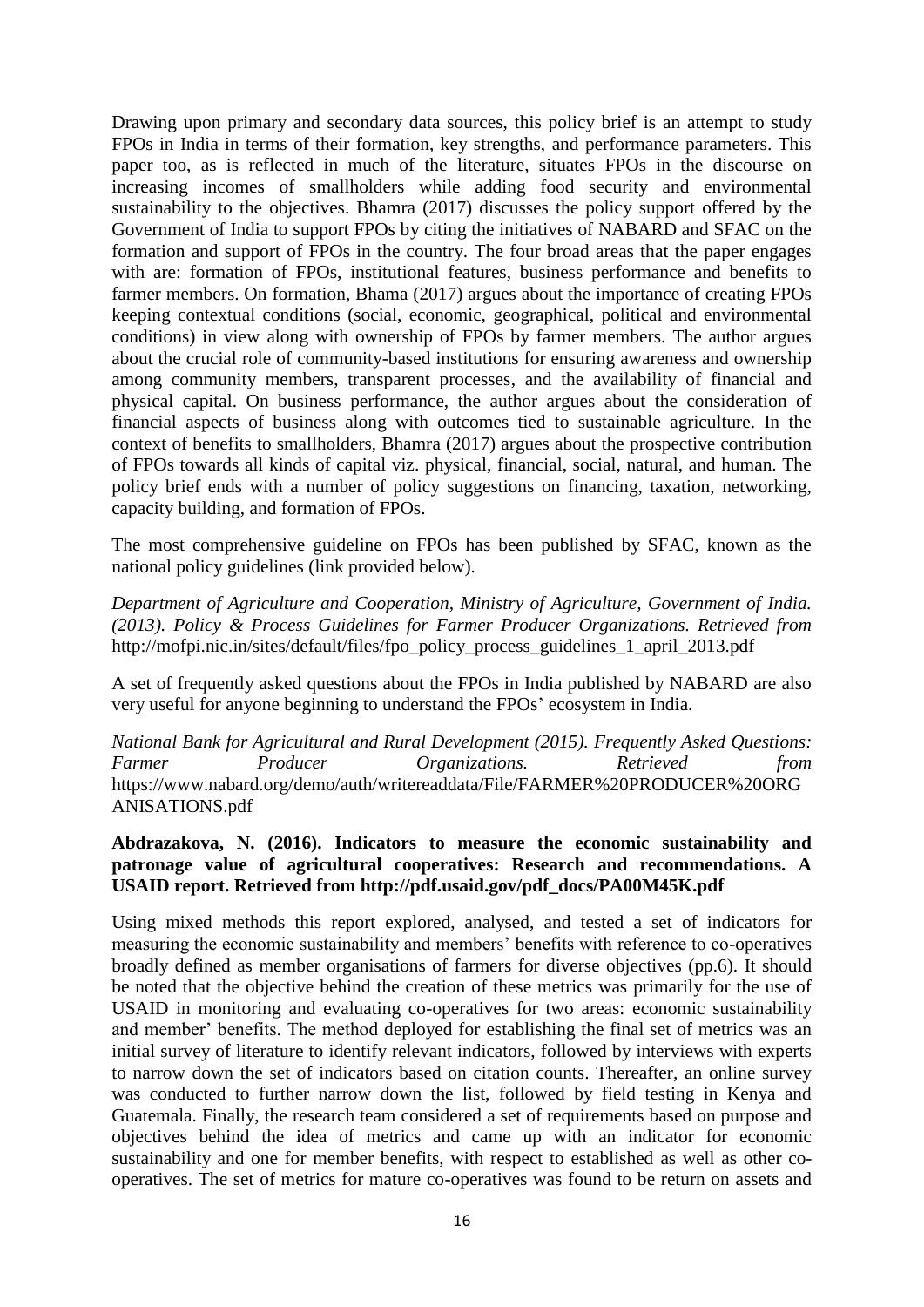in-selling by members. In the case of all co-operatives the set of metrics reflected gross profit and number of active members. This report also mentions limitations and the value of the final set of selected indicators as proxies for other related indicators with respect to membership organisations like co-operatives and FPOs.

#### **6. CASE STUDIES**

Case studies, as an approach to the study of FPOs, are predominant. Starting from single case studies, like Chauhan (2016), to multiple case comparisons, like Singh (2016), case studies appear to be the chosen approach for the study of FPOs in India. Most case studies in this section provide a descriptive treatment to the case under consideration, with the exception of Roy & Torat (2008) who present an empirical analysis. While most case studies, whether single or multiple, are focussed in India Singh (2016) is an exception for having compared FPOs from India with those from Sri Lanka.

#### **Chauhan, S. (2016). Luvkush Crop Producer Company: A farmer's organization.**  *Decision***,** *43***(1), 93–103.<https://doi.org/10.1007/s40622-015-0121-1>**

The focus of this paper is on a producer company named "Luvkush Crop Producer Company" established under the DPIP program of Madhya Pradesh (supported by World Bank) in Raisen district in 2006-07. The case study begins with a description of the evolution of the company besides a background on the status of small and marginal farmers and their cropping patterns in Madhya Pradesh. Thereafter, the case discusses the organisational structure of the producer company giving special emphasis on the business model of the company by arguing it to be a simple model for the benefit of smallholders in the given context. Besides, the case presents the financial and membership-based performance of the company and reports both to be heading in the right direction. Delving into memberships the author reports savings in agricultural inputs as well as good quality of inputs along with procurement and sale of seeds has meant profits for the company and income for the members. Alongside, the training of farmers facilitated by expert visits organised by the company and access to credit by means of linkages with financial institutions has also been mentioned as beneficial to the member farmers in many ways. While concluding, the author discusses the future plans of the company geared towards output marketing by means of branding of products. Overall, this producer has been argued to be a case of success in the context of smallholders' integration into the markets, despite questions like capital crunch and capability of board members reported by the author. Lack of empirical data on most indicators like income (prominently) makes the claims quantitatively unverified as yet. Therefore, future research on FPOs should definitely look towards empirical investigation of performance of Luvkush Producer Company at the member level in order to assess and learn from its success.

#### **Roy, D., & Thorat, A. (2008). Success in high value horticultural export markets for the small farmers: The case of Mahagrapes in India.** *World Development***,** *36***(10), 1874-1890. <https://doi.org/10.1016/j.worlddev.2007.09.009>**

The crucial contributions as well as constraints of smallholders in the high value horticultural markets has been the focus of other papers like Birthal et al. (2012) and Narrod et al. (2007). On similar lines, this paper discusses the case of a federated co-operative model that aggregates and exports grapes produced by farmers in Maharashtra under the brand name "Mahagrapes". Besides describing the organisational structure and operations of Mahagrapes, along with its brief history, this case also presents an econometric analysis of income gained by member farmers as well as determinants of inclusion of smallholders in "Mahagrapes".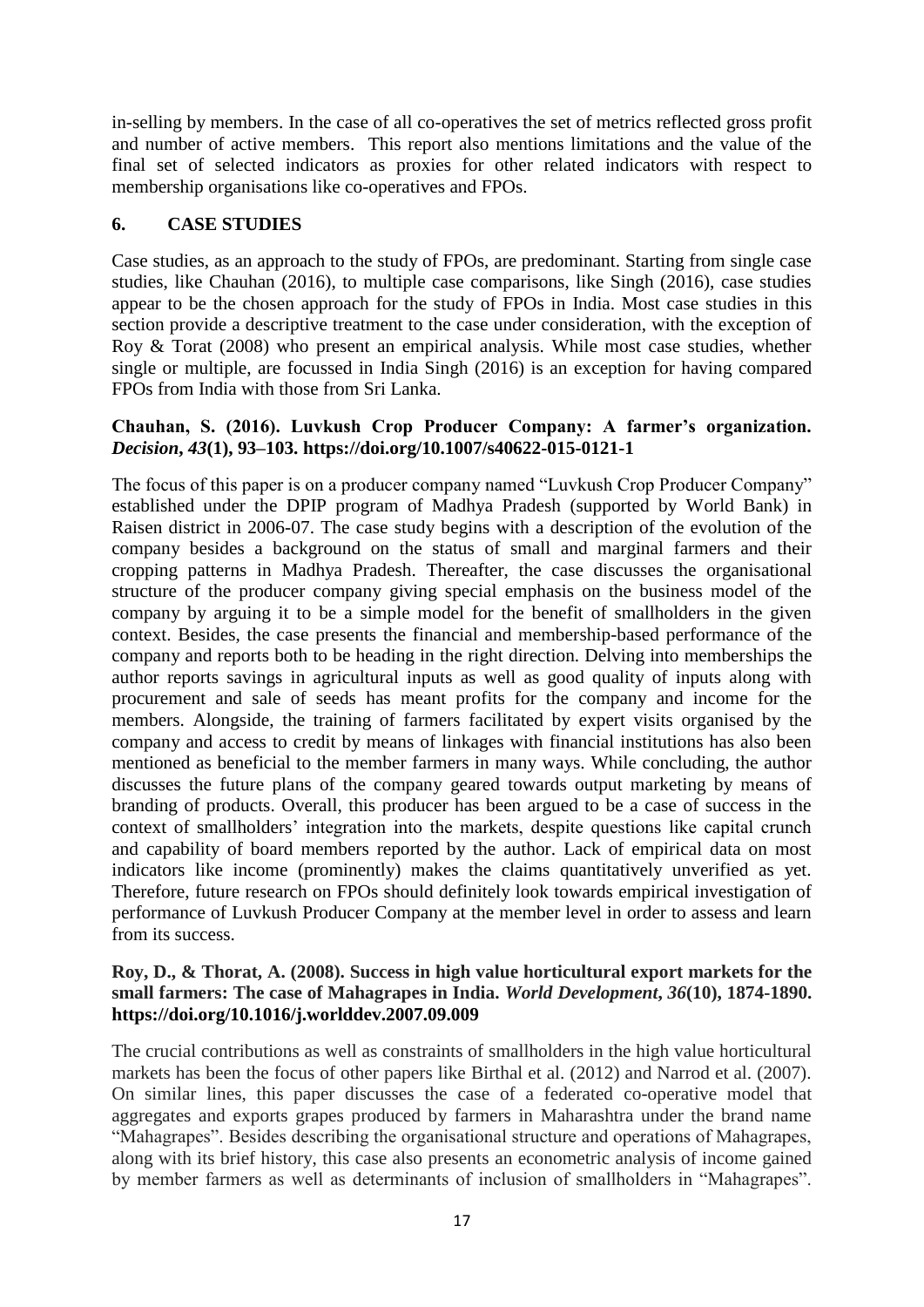The authors report that Mahagrapes not only plays the role of aggregator and marketeer for members, but also that of a disseminator of information regarding demand and quality parameters for the produce facilitating better management of production and quality control. In the econometric analysis, the authors report higher incomes (statistically significant) for farmers associated with Mahagrapes compared to non-member farmers. Interestingly, the authors also report that the size of land holding does not explain the participation of farmers in Mahagrapes implying, thereby, no systematic bias against smallholders. Towards the end, the authors speculate on the question of why, despite its success, the membership of Mahagrapes has not grown as expected. Fixed demand and strict quality requirements are the two reasons that the authors propose behind the restricted membership of Mahagrapes.

### **Sarkar, R., & Sinha, A. (2014). The business of development: A case study of participation and dependence.** *Decision***,** *41***(2):193–203. [https://doi.org/10.1007/s40622-](https://doi.org/10.1007/s40622-014-0039-z) [014-0039-z](https://doi.org/10.1007/s40622-014-0039-z)**

This case study focusses on VAPCOL, traces the evolution of the associated wadi project in a tribal-dominated region of Gujarat, and evaluates the initiative in terms of people's participation and its long-term sustainability. The case of VAPCOL has also been covered in Trebbin & Hassler (2012) but it was not confined as in the present study. Secondary sources of data provided by NGO partners and NABARD, along with personal interviews and group discussions with participants and non-participants of the project informs the qualitative analysis reported in this paper. After discussing the historical background of the wadi project as a model of development, the paper delves into the benefits derived from the project, the attendant problems, and the evaluation of the project in terms of meaningful participation and long-term sustainability. In the context of benefits, the authors report an increase in the income of farmer members, women, and the landless. But they also speculate about the imminent rise in inequality that this intervention might produce by being more rewarding to those with more land resources. Similar is the case with participation: they appreciate the bottom-up model of participation but also warn against the complexity of the system creating problems after the withdrawal of promoters. Overall, the study offers insights into the ongoing debates around sustainability by focussing on crucial issues of participation, equity, self-reliance, and sustainability of the initiative.

#### **Vicziany, M., & Plahe, J. (2017). Extending Traditional Food Knowledge into New Marketing Institutions for Small Farmers in India.** *South Asia: Journal of South Asian Studies***,** *40***(3), 645-668. <https://doi.org/10.1080/00856401.2017.1342183>**

This case study takes the NGO-led FPO, SAPCO, into consideration to assess the extent of benefits that have accrued to smallholders in terms of scale of production and marketing as well as elimination of intermediaries. The article begins with the analysis of problems faced by smallholders in marketing their produce, mainly issues of certification, retail linkages, role of intermediaries and so on. It goes on to describe the initiatives taken by the NGO towards promoting SAPCO. While the authors consider SAPCO as a case of work in progress they argue that certain initiatives like organic cultivation promotion and certification and provision of funds for market risks are steps in the right direction taken by the NGO. At the same time, the authors point out the problem of SAPCO's not being able to contribute towards the sale of bulk of members' produce leading to less income for members. Overall, the case study describes an ongoing NGO-led initiative on farmer collectives related to organic farming, the challenges it has faced, its achievements over the years, and speculations regarding its future. Specifically, the case highlights the typical governance and operational issues widely reported in FPO related literature including the difficulty of financial sustenance after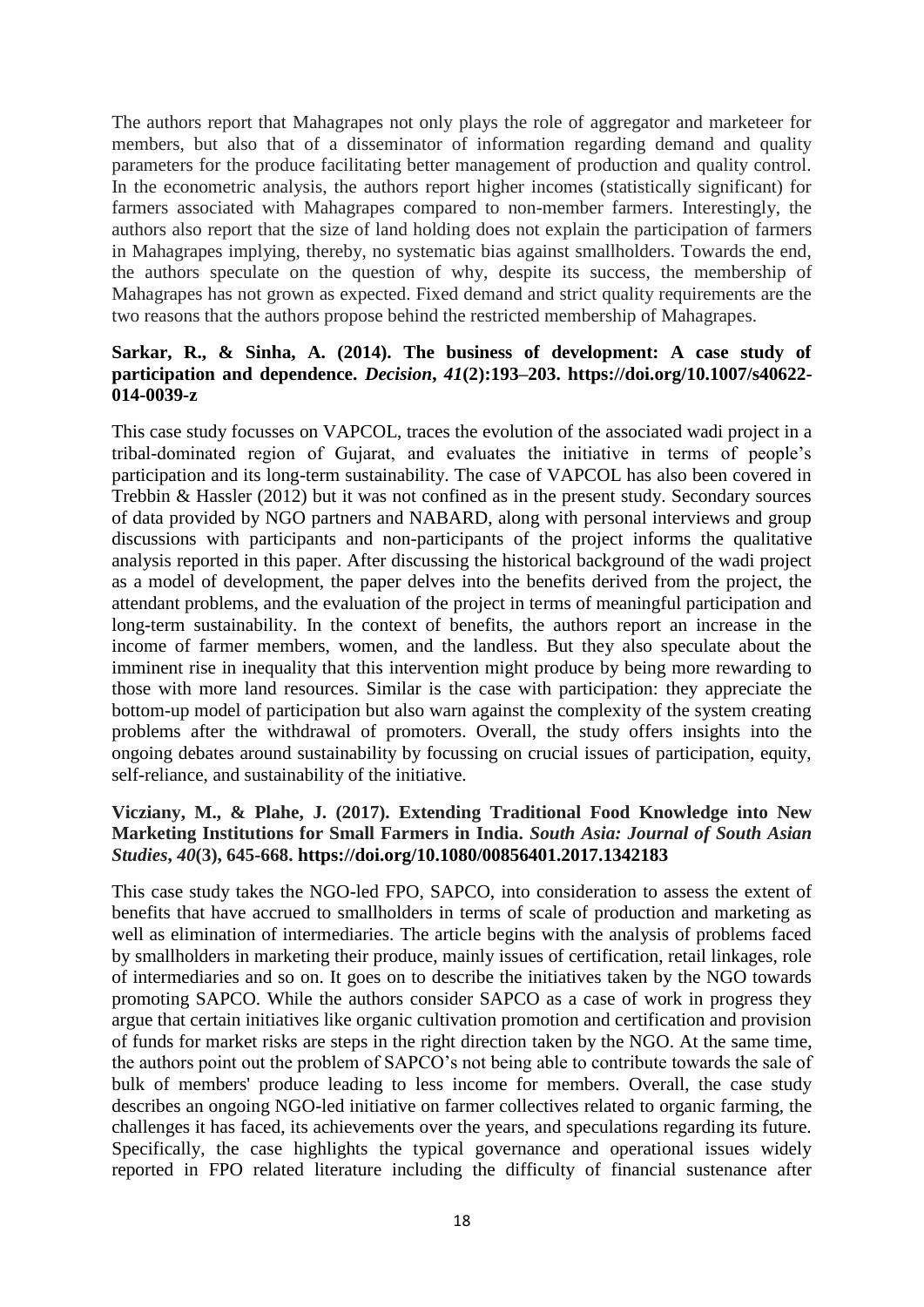withdrawal of initial funding, hiring of professionals, scaling-up marketing, and timely payments to members.

#### **Bikkina, N., and Turaga, R.M., Bhamoriya, V. (2015). Farmer Producer Organizations as Farmer Collectives: A Case Study from India. Retrievedfrom: [https://doi.org/10.1111/dpr.12274.](https://doi.org/10.1111/dpr.12274)**

This case study claims to cover one of the first farmer producer companies from Gujarat<sup>8</sup>, Avirat Agro-business Producer Company Limited. Started with the participation and membership of 16 villages in Amreli district and an initial member contribution of 5000 INR, Avirat had had close to five years of operation when the case was written. The case study is structured along lines similar to many other published studies in which the introduction discusses the challenges before the smallholders and the failed promise of co-operatives, followed by the exploration of producer companies as a change. Here too, the authors evaluate the performance of Avirat by focussing on seven services provided by it: 1) input supply; 2) technical services; 3) financial services; 4) procurement and packaging; 5) insurance; 6) market linkages; and, 7) networking. The authors conducted in-depth personal interviews with 20 beneficiaries of Avirat and then analysed the responses by means of qualitative coding. The authors report that Avirat has been successful on many fronts, particularly in the context of providing lower input prices, networking, information dissemination, and training of members. At the same time, the ability to aggregate produce to get a higher price for outputs and access to credit have been reported as areas of further improvement. Towards the end, the authors suggest that the support of the government is vital to the sustained operation of FPOs. And, in this context, they recommend that the treatment of producer companies and other FPOs be on par with that of co-operatives. Similarly, the authors also recommend the strategy of using farmer interest groups, or preexisting social infrastructure, for the promotion of FPOs as well as the need for training needs' assessment in the FPOs at regular intervals for appropriate capacity building.

#### **Trebbin, A, & Hassler, M. (2013). Farmers' producer companies in India: a new concept for collective action?** *Environment and Planning A***,** *44***(2), 411-427. [https://doi.org/10.1068/a44143](https://doi.org/10.1068%2Fa44143)**

This paper makes a case for organising smallholders under farmer producer organisations by citing the successful case of VAPCOL from Maharashtra. Referring to the background of structural changes in the Indian economy, critical transformations in the food production systems and the growing proportion of smallholders the authors cite various reasons for organising small and marginal farmers via members' organisations like the FPCs (pp.419). Some of the distinguishing features of VAPCOL that the authors discuss include the organisation of producers at different levels with different functions, acting as mediator for producers to forge contracts from bulk buyers, inclusion of small and landless producers and women farmers, and engagement in a wide range of capacity building activities at the community level. They also cite the relative flexibility of the network of producers associated with VAPCOL to the demands of the buyer as an exemplary aspect of organisation of producers under FPOs. Even though farmers do not sell all their produce through VAPCOL, the authors argue that employment generation by VAPCOL has brought down out-migration of farmer members substantially. Trebbin & Hassler (2013) argue in favour of the idea of forward (pre-agreed) contracts by citing the successful collaboration between ITC and

**.** 

<sup>&</sup>lt;sup>8</sup> A similar claim has also been made about another farmer producer company in Gujarat in the working paper by Singh  $&$  Singh (2013).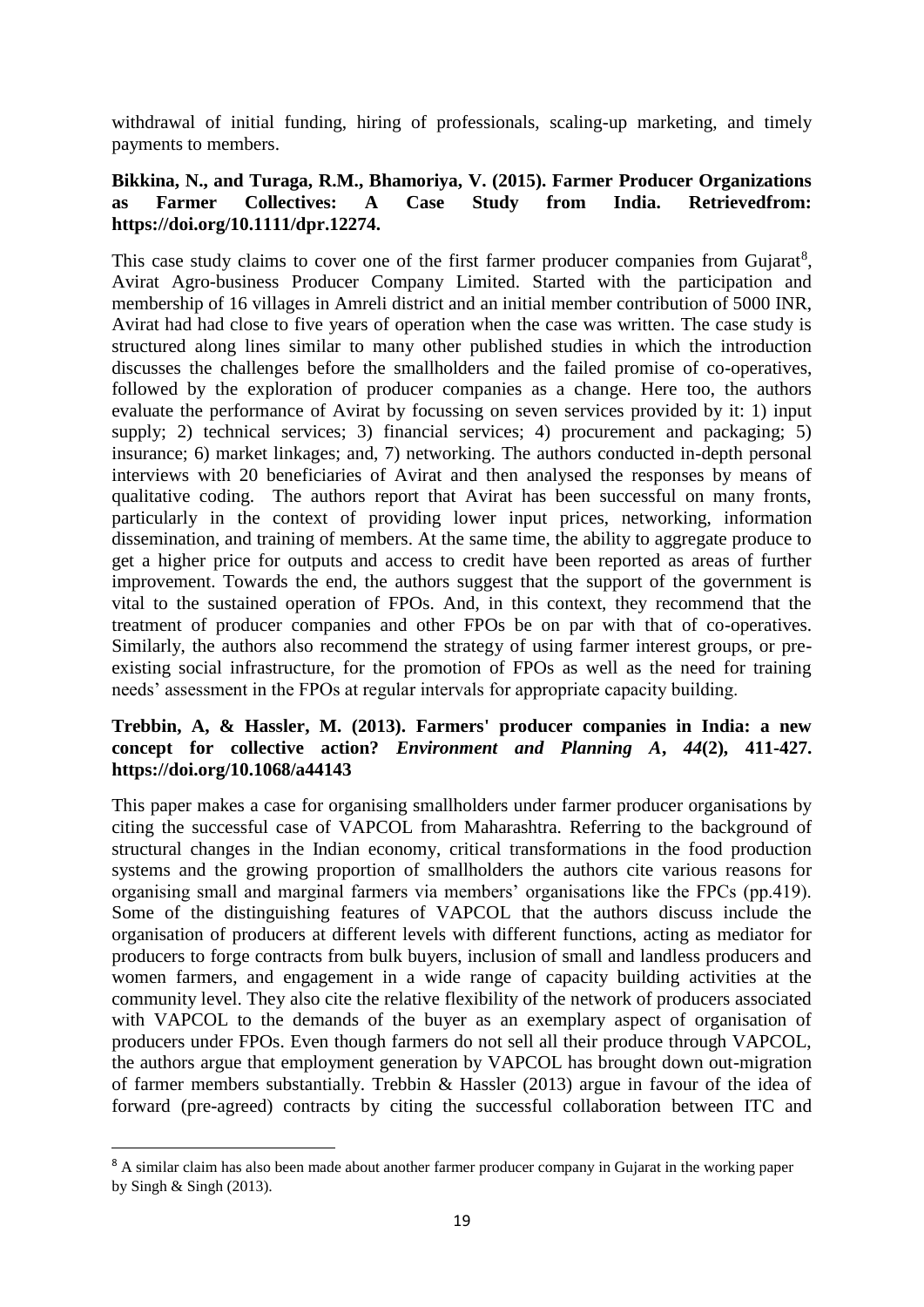VAPCOL, where the small farmers were able to prevent price fluctuation and production uncertainties and the buyer was successful in reducing transaction costs along with assured supply. As concluding thoughts, the authors cite that members' commitment as the most important determinant of success of FPOs, which comes through legitimacy of leadership among the producers and buyers alike. Trebbin and Hassler (2016) also support the idea of continued involvement of CSOs in community mobilisation that is vital to the formation and sustainability of FPOs.

#### **Singh, S. (2016). Smallholder organization through farmer (producer) companies for modern markets: Experiences of Sri Lanka and India. In J. Bijman, R. Muradian, & J. Schuurman (Eds.),** *Cooperatives, Economic Democratization and Rural Development* **(pp. 75-99). Cheltenham, UK & Northampton, US: Edward Elgar. <https://doi.org/10.4337/9781784719388>**

A comparison of six producer companies from Madhya Pradesh in India and six farmer companies (FCs) from Sri Lanka on governance structures, functions, and performance is the focus of this paper. The author argues that the farmer companies in both countries started with one commonality. This had to do with a change in institutional arrangements that evolved to exhibit varied performances. By comparing one successful and one failed FC in Sri Lanka from three categories of value-added marketing, output marketing, and input marketing the author lays out features of institutional and governance structures, membership factors and management practices as crucial determinants of varied performance. Centralised decision-making, lower external control, and voting rights proportional to businesses conducted have been mentioned as crucial to the successful performance of FCs in Sri Lanka. In India, the author suggests, the type of business and the institutional linkages explains much of the variation in FC performance as opposed to the type of support (governmental or nongovernmental) available. Dependence on promoters, on the other hand, has been a theme common to low performing FCs in India. Finally, the author compares lessons from India and Sri Lanka to argue that the role of the government should be indirect as it interferes with the performance of FCs. Also, an emphasis on establishing member centrality and planning about need-based intervention along with scale and scope of business keeping the type of business in perspective have been put forward as the vital features of successful FCs.

In addition to the above, the following case studies will also be useful in order to gain an indepth understanding of particular cases of farmer producer organisations in India.

*Prasad, C.S., & Satish, J.V. (2017). Dharani: Nurturing the earth, fostering farmers' livelihoods. Retrieved from<https://oikos-international.org/publications/dharani/>*

*Kanitkar, A., & Prasad, C.S. (2017). Hasnabad Farmer Service Producer Company Limited (HFSPC): A Management Case (Part B). Retrieved from <https://www.irma.ac.in/article.php?menuid=511>*

*Kanitkar, A., & Prasad, C.S. (2016). Hasnabad Farmer Service Producer Company Limited (HFSPC): A Management Case. Retrieved from <https://www.irma.ac.in/article.php?menuid=511>*

## **7. WORKSHOPS AND ROUND-TABLE DISCUSSIONS**

Useful insights in the context of FPOs come from practitioners given that dynamics in the field take time to get captured in research papers, at least in the published ones. Hence, the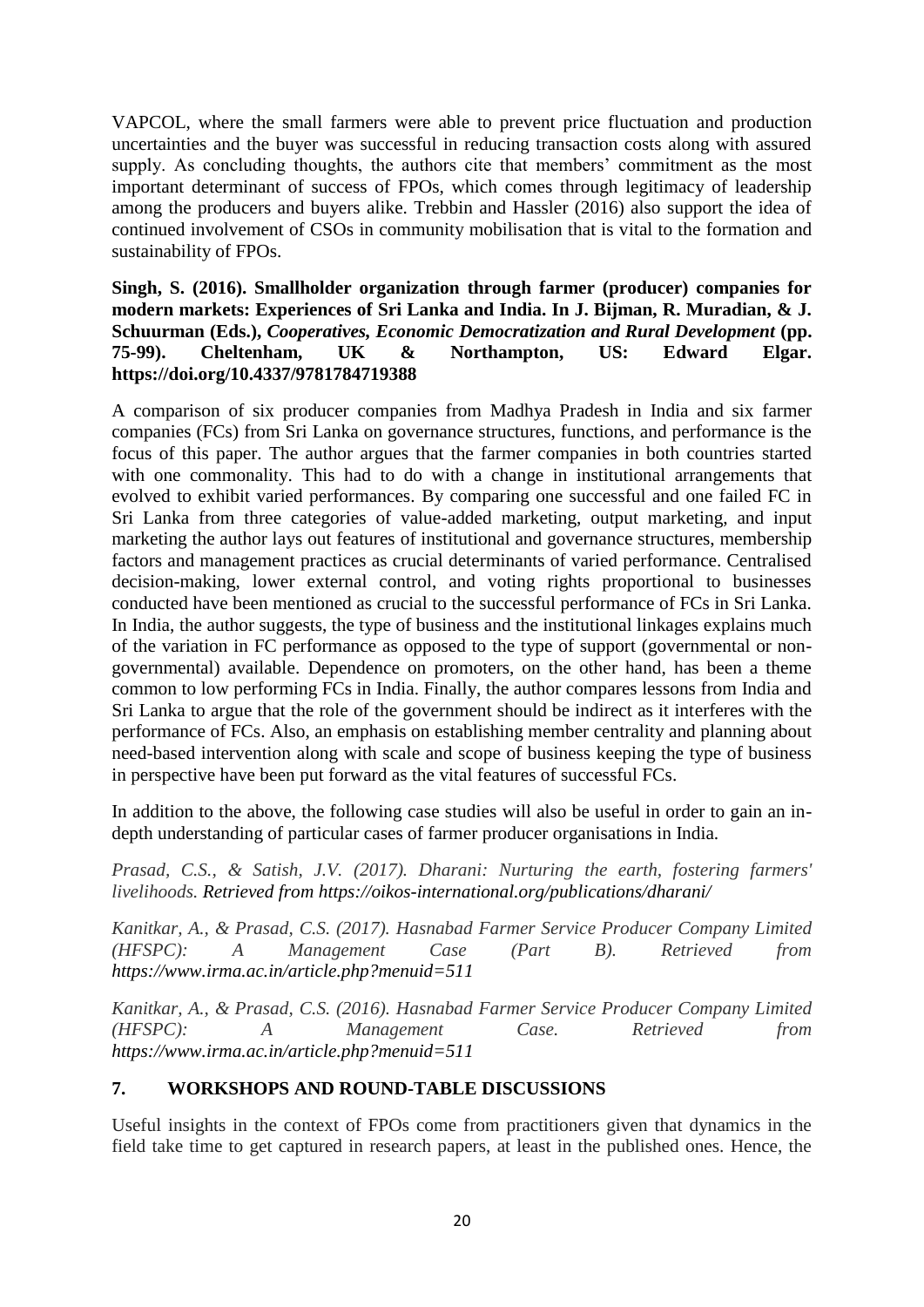workshops and round-table discussions become quite useful in the context of barriers and constraints that the FPOs have been facing in their day-to-day dealings.

**Round Table Discussion on Policy support for Farmer Producer Organizations, FICCI**  Federation house (31st October, 2017). This report provides a descriptive account of the meeting of major stakeholders related to the ecosystem around Farmers Producer Organisations (FPOs) held at FICCI Federation House in New Delhi on October 31, 2017. The round table discussion was attended by diverse stakeholders ranging from financial, academic and donor institutions, representatives of FPOs, and civil society organisations to private sector companies doing business with FPOs. Besides representatives from the host institution Federation of Indian Chambers of Commerce and Industry (FICCI) the round table was attended by participants from the Department of Agriculture, Cooperation and Farmers Welfare, Institute of Rural Management Anand (IRMA), National Bank for Agriculture and Rural Development (NABARD), Small Farmers' Agri-Business Consortium (SFAC), World Bank, Nabkisan Finance Limited (NKFL), Reliance Foundation, BASIX Consulting and Technology Services Limited (BCTS), Mother Dairy, India Foundation for Humanistic Development (IFHD), Madhya Bharat Consortium of Farmers Producer Company Limited, Mahila Abhivruddhi Society, Andhra Pradesh (APMAS), Technosoft, DCM Sriram, Vrutti, National Commodity & Derivatives Exchange Limited (NCDEX), Roquette (French MNC), EDUCANS, and BKC WeatherSys.

A number of short and long-term policy suggestions emerged during the discussions including income tax exemptions for FPOs on par with co-operatives, sensitisation of banks regarding collateral-free and priority sector lending to FPOs, innovative financing mechanisms like warehouse receipt systems, greater involvement of the private sector via diverse linkages, mandi licenses for FPOs, training institutes for FPOs along the lines of cooperatives, and so on.

**Workshop Report on Framing Futures: National conference on Farmer Producer Organizations. Institute of Rural Management, Anand (2-3 February, 2017). Retrieved from [https://www.irma.ac.in/pdf/randp/2046\\_98300.pdf](https://www.irma.ac.in/pdf/randp/2046_98300.pdf)** Around 50 participants, representing academia as well as promoters and members of the FPOs, took part in this twoday workshop hosted by the Institute of Rural Management, Anand in collaboration with Samaj Pragati Sahyog (SPS). The FPO promoters present included names like Professional Assistance for Development Action (PRADAN), Reliance Foundation, Vrutti, Access Livelihood Services, NABFIN, Friends of Womens' World Banking, and Action for Social Advancement among others. The FPOs were represented by Netrang Pulse Crop Producer Company (AKRSP(I)), Krishidhan Producer Company (Development Support Centre), PRADAN, Samuha, Safe Harvest Private Limited (SHPL), SRIJAN, Dharani Farming and Marketing Mutually Aided Co-operative Society (Timbaktu Collective), and Ram Rahim Farmer Producer Company among others. The entire workshop was structured into six sessions of discussions focussing on: challenges for FPOs, managing the FPOs ecosystem, emerging issues for FPOs, challenges and opportunities in managing producer collectives, embedding sustainability in agriculture and FPOs, operational challenges of agri-business collectives, financing, and the way forward for FPOs.

A number of crucial issues were raised during the discussions including more research directed towards the issues of FPOs, more research and ground-truthing prior to their establishment, farmers' reluctance regarding joining collectives, and the need for bringing large agribusiness firms in the FPOs ecosystem among others.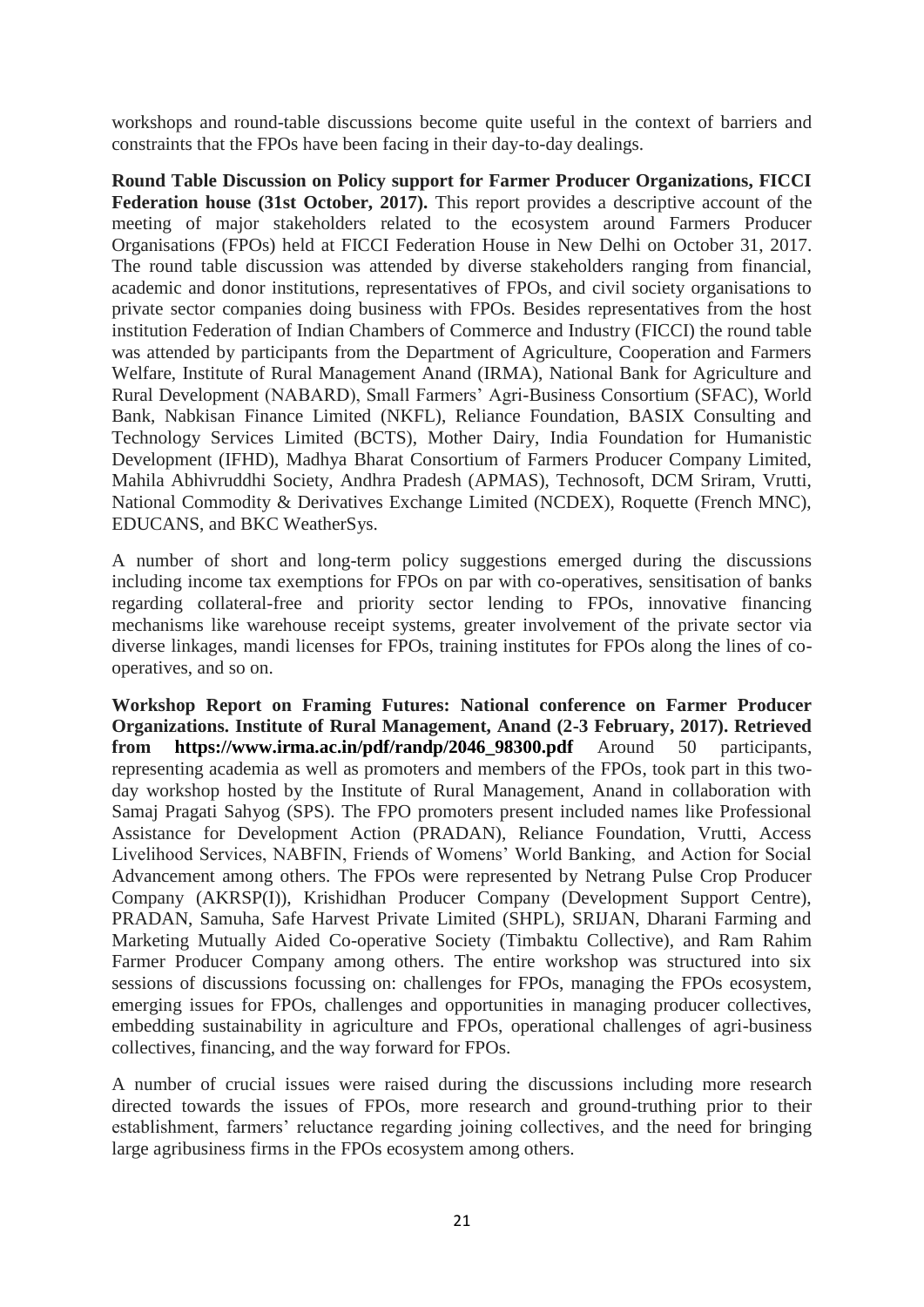Other round-table discussion reports that are useful for reference purposes: the first one was hosted by Xavier Institute of Management, while the second one was organised by SFAC and ACCESS Development Services:

*Xavier Institute of Management. (2016). National Round Table Discussion on Optimal Design of Farmer Producer Organizations. Bhubaneswar, Odisha 18th & 19th January, 2016. Retrieved from <https://www.xub.edu.in/conferences/nrtd-fpo-sas.html>*

*Small Farmers' Agribusiness Consortium (SFAC) and ACCESS Development Services. (2012). Proceedings of the Roundtable on Farmer Producer Organizations: "Opportunities and Challenges". Jaipur, Rajasthan, 16-17th July 2012. Retrieved from <http://sfacindia.com/PDFs/Roundtable-Jaipur-Proceedings-Final.pdf>*

#### **8. RESEARCH REPORTS**

Besides research undertaken by academics a lot of activity on the field has been captured by research reports on the FPOs in India. These research reports not only capture the status quo, like ILRT (2016) and Gupta (2015), but also serve as a reference for policy development, as in the case of Raju et al. (2017). From the standpoint of future research, these research reports raise a number of critical questions and informed hypotheses and propositions that need to be followed.

#### **Shankar, G. (2018, February-May). Farmer Producer Companies: Preliminary Studies on Efficiency and Equity from Maharashtra. Policy report number 27. The Hindu Centre for Politics and Public Policy. Retrieved from [https://www.thehinducentre.com/incoming/article26090809.ece/BINARY/Policy%20Re](https://www.thehinducentre.com/incoming/article26090809.ece/BINARY/Policy%20Report%20No.%2027-%20(1).pdf) [port%20No.%2027-%20\(1\).pdf](https://www.thehinducentre.com/incoming/article26090809.ece/BINARY/Policy%20Report%20No.%2027-%20(1).pdf)**

This study focusses on an analysis of participation by smallholder farmers in FPCs based in the Osmanabad and Solapur districts of Maharashtra. From a pool of 30 FPCs, established under the Maharashtra Agriculture Competitiveness Project, 10 FPCs, five from each district, were used for primary data collection during the study. With the help of semi-structured interviews conducted with farmer members and other relevant stakeholders associated with the FPCs, the author attempted to answer the research question on participation of smallholders. One of the core findings on participation reveals that although a majority of shareholders in the considered FPCs were small and marginal farmers, their active participation was found to be negligible in FPC associated activities. Besides participation on the basis of landholding of farmer members, the paper reports other findings like a majority of Board of Directors hailing from higher castes, lack of farmers' participation in marketing activities, and a majority of farmers joining FPCs due to the influence of a government agency. A crucial issue highlighted by this study is the substantial number of farmers reporting marketing as a problem; yet farmer participation along with FPC activities figured lowest in this domain.

**Institute of Livelihood Research and Training (ILRT). (2016). Farmers Producers Organisation: A study report, Hyderabad.** This report focusses on 22 FPOs, spread across 22 states of India, involved in dealing with diverse agricultural and allied sector commodities, while representing both producer companies and co-operatives as institutional forms. The objectives of the study are reported as exploring the evolution of FPOs with a focus on business practices, institutional framework, and financial management. The authors have also identified policy constraints as their area of focus in the study. It should be noted that the fieldwork, or data collection, for this study was conducted by the graduate students of the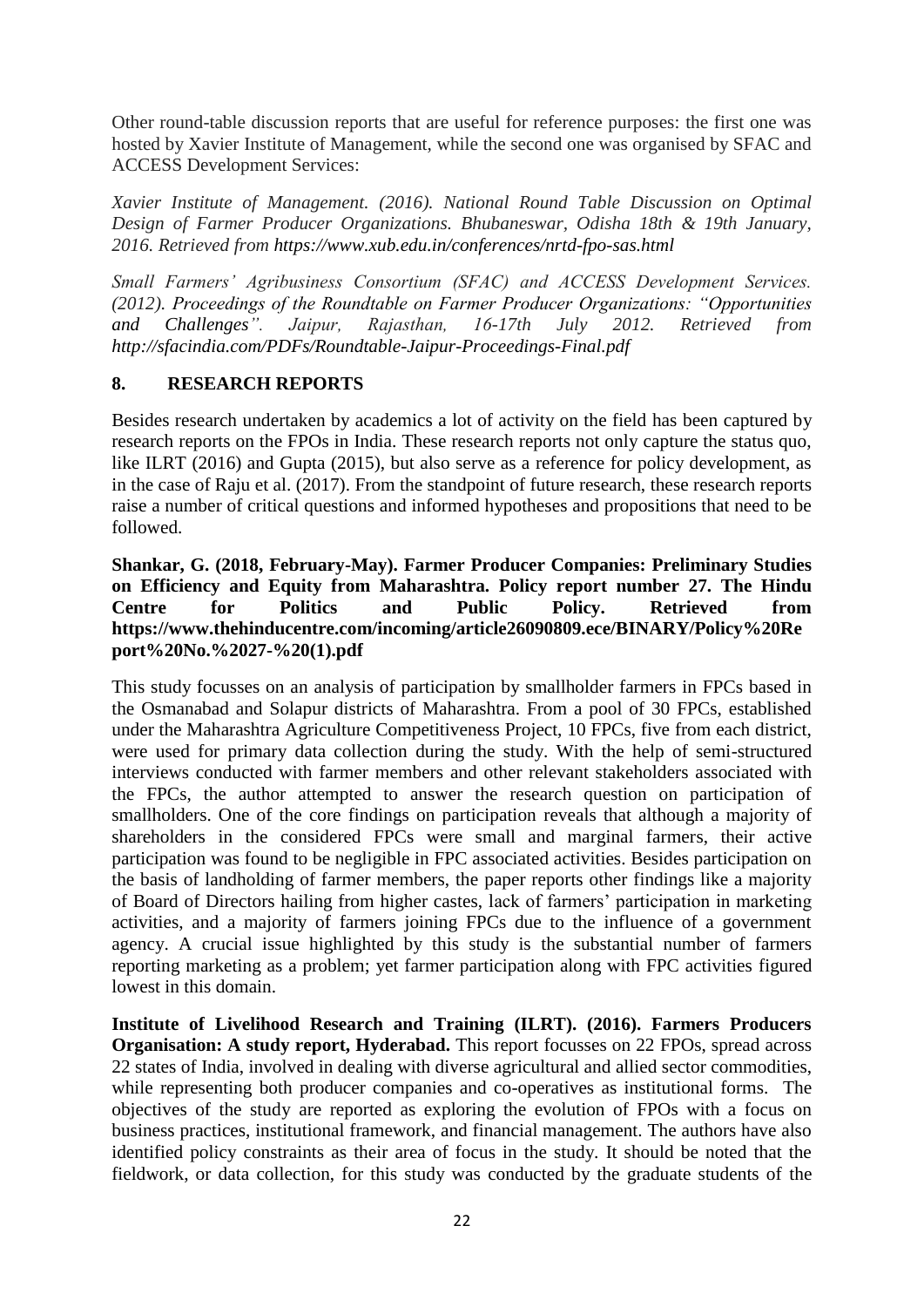Institute of Rural Management Anand. The report discusses basic profiles of each FPO in terms of shareholding patterns, reach and coverage (e.g. district), business performance (e.g. commodity, market), governance (e.g. board composition, shareholders), capital (e.g. equity, access to credit, grants) and so on. The findings of this study have helped towards the development of a self-assessment tool for measuring the performance of FPOs. Known as the "Assessed Score for Capital and Capability for Enterprise" (ASCENT), this assessment tool has five verticals (e.g. business mix) with each vertical comprising variables (e.g., business activity mix and turnover & its distribution) and parameters (e.g., use of input services by member versus non-members, total turnover etc.). For each parameter a maximum score and a benchmark score, based on the age of the FPO, has been provided for standardising comparisons or evaluations. On different issues related to the FPOs, the study reports a number of interesting findings including farmer interest groups losing relevance after the establishment of FPO, women SHGs on par with farmer interest groups for the purpose of development of FPOs, turnover linked not to age but to the commodity and business mix of FPOs, membership independent of the age of FPOs, and so on. In the grey literature multiple case comparisons, like this study, will be helpful for future research by providing baseline data as well as by raising informed hypotheses and propositions.

**Raju, K.V., Kumar, R., Vikraman, S., Moses, S. D., Srikanth, R., Kumara, C.D., & Wani S.P. (2017). Farmer Producer Organization in Andhra Pradesh: A scoping study. Rythu Kosam Project. Telangana, India: International Crops Research Institute for the Semi-Arid Tropics. Retrieved from <http://oar.icrisat.org/9870/>** This report is unique because the findings of the scoping study that informs this report were to serve as guidelines for the Government of Andhra Pradesh in its mission of promoting FPOs in the primary sector across the 13 districts of the state. Therefore, the study was conducted with the objective of understanding the present status of FPOs in Andhra Pradesh, their organisation, functions, and operations in order to identify the possibility of setting up FPOs across the state. Given the scope and objectives of the study a series of consultations with key stakeholders was conducted along with focus group discussions (FGDs) with individuals and groups of farmers and officials of the concerned departments besides surveys across the state's 13 districts. This report also attempts to synthesise the literature on FPOs from India and abroad in order to draw key lessons. The study identifies key issues, also reported in various other studies that include the initial problem of FPO funding, capability deficit regarding business planning, paucity of expert guidance in planning production, marketing, and value-addition. Finally, the study recommends a cluster-based approach to the formation and promotion of FPOs after mapping out commodity-specific potential clusters at the subdistrict level across the state of Andhra Pradesh. Importantly, the study identifies lack of coordination between different departments and agencies as the main culprit affecting the sustainable promotion of collectives including FPOs. Much like previous reports and studies this one, too, supports the idea of using existing social infrastructure including SHGs, FIGs, and JLGs, for the promotion of FPOs, especially in Andhra Pradesh.

#### **Gupta, A. (2015). Case studies of successful pro-poor value chain models in India. National Rural Livelihood Project. World Bank. Retrieved from [http://www.ruralfinanceandinvestment.org/sites/default/files/Case%20studies%20of%2](http://www.ruralfinanceandinvestment.org/sites/default/files/Case%20studies%20of%20pro-poor%20value%20chain%20model%20in%20India%20_Abhinav_v2-1.pdf) [0pro-poor%20value%20chain%20model%20in%20India%20\\_Abhinav\\_v2-1.pdf](http://www.ruralfinanceandinvestment.org/sites/default/files/Case%20studies%20of%20pro-poor%20value%20chain%20model%20in%20India%20_Abhinav_v2-1.pdf)**

This report follows a structured approach towards a comparison of six cases of interventions in different parts of India involving diverse commodities connecting smallholders to the markets by means of producer companies, co-operatives, and farmer groups. The cases focus on maize in Bihar, poultry in Madhya Pradesh, silk in Jharkhand and Bihar, vegetables in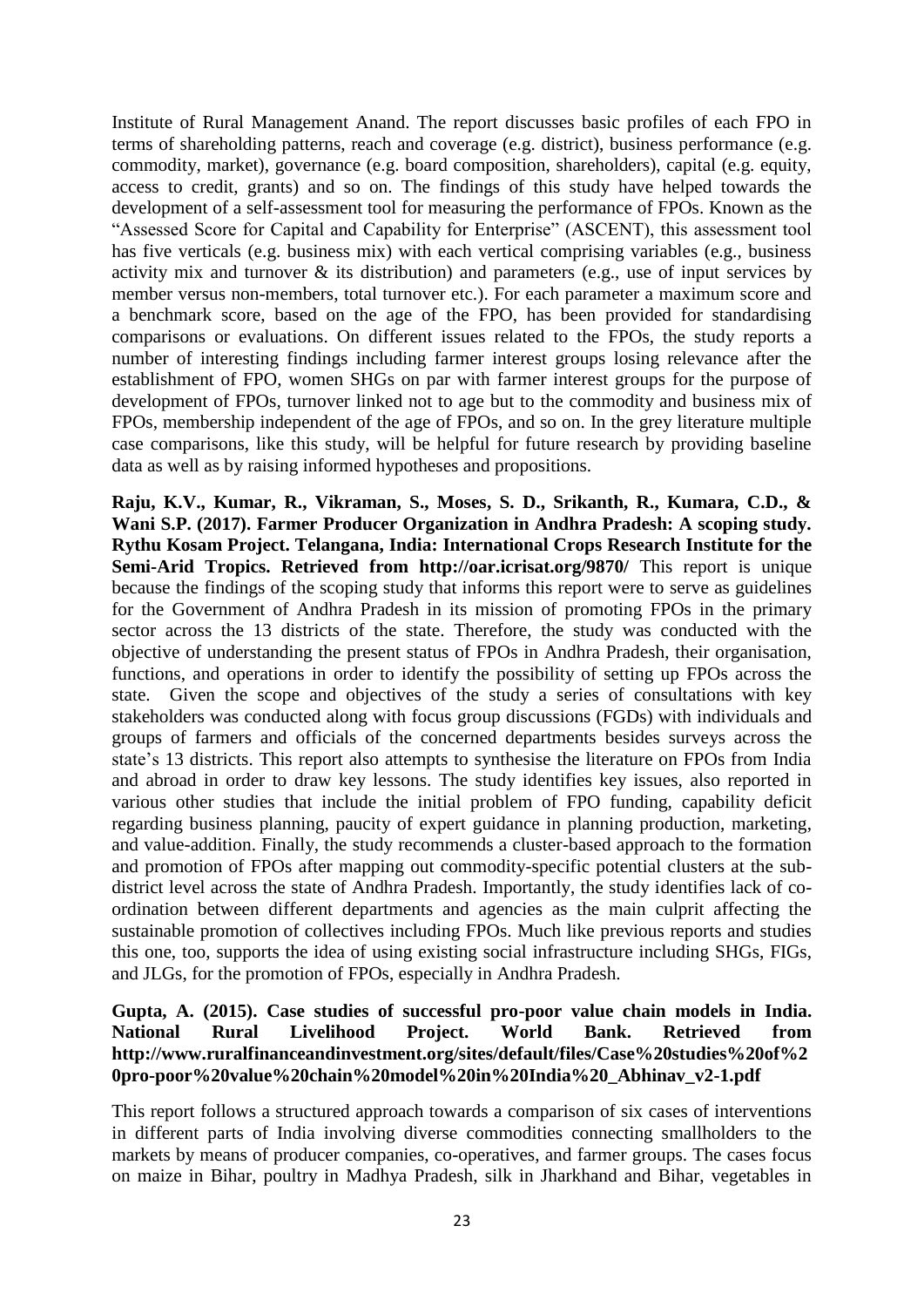Jharkhand, dairy in Andhra Pradesh, and vegetables in Madhya Pradesh. Introducing the locational context and a description of the groups' subjects to the intervention the report goes on to define the model of value chain in the pre-intervention period. The comparison of pre and post-intervention value chains is an important part of the analysis in this report that stresses the efficiencies gained due to elimination of intermediaries and promotion of better and transparent trading practices after the value chain-based intervention. In each case the author has listed out benefits to the member (income, nutrition status, empowerment etc.) and the factors enabling the success of the intervention (access to capital, technical assistance, participation of people, natural endowments, technology etc.). Although an aggregate analysis of success factors, combining lessons from all the cases, is missing the role of promoting organisations in ensuring success (e.g., PRADAN in 3 cases), contextual intervention, and provision of quality inputs are arguably the major common factors, or conditions that emerge from an analysis of success factors and conditions for pro-poor interventions for enhanced market linkages.

A much detailed, though dated, version of one of the case studies covered in Gupta (2015) may be found in the following:

*Pastakia, A et al. (2015). Reel of Fortune Building Inclusive Value Chains: The Case of Tasar Silk in Bihar and Jharkhand. Retrieved from*  [http://www.mksptasar.in/adminpradanmkc/reports/123\\_reel\\_of\\_fortune\\_value\\_chain\\_study\\_.](http://www.mksptasar.in/adminpradanmkc/reports/123_reel_of_fortune_value_chain_study_.pdf) [pdf](http://www.mksptasar.in/adminpradanmkc/reports/123_reel_of_fortune_value_chain_study_.pdf)

Similarly, a detailed analysis of Kesla poultry may be found in the study cited below. Again, this too is a bit dated.

*South Asia Pro Poor Livestock Policy Programme (SA PPLP). (2009). Making Modern Poultry Work for the Poor: An Example of Cooperative Development from Madhya Pradesh. Good Practice Note, Delhi, India. Retrieved from* [http://www.sapplpp.org/goodpractices/small-holder-poultry/SAGP03-making-modern](http://www.sapplpp.org/goodpractices/small-holder-poultry/SAGP03-making-modern-poultry-markets-work-for-the-poor.html#.W4O4CpMzbBI)[poultry-markets-work-for-the-poor.html#.W4O4CpMzbBI](http://www.sapplpp.org/goodpractices/small-holder-poultry/SAGP03-making-modern-poultry-markets-work-for-the-poor.html#.W4O4CpMzbBI)

## **9. DISCUSSION AND CONCLUSIONS**

In terms of theory, it is only the studies by Trebbin (2014), Nickow (2016), Lanka, Khadaroo & Bohm (2017), and Nayak (2014; 2012) that showcase the explicit framing of respective approaches based on theories concerning value-chain governance in the first two cases, critical agro-ecology in the third case, and collective action in the last case. This does not mean that the other works are *atheoretical*. Rather, much of the work on FPOs included in this bibliography, both published and grey, have drawn insights from theories in institutional economics, such as theory on collective action as well as the concept of transaction costs. But they have refrained from explicitly citing theories guiding the analytical framework. It then follows that an inductive approach, that is, building on data rather than deduction from theory, has been predominant in the studies on FPOs in India.

States from the north-western and southern parts of India including Gujarat, Maharashtra, and Andhra Pradesh appear to be the focussed geographical areas in the study of FPOs in India, while the eastern states like Bihar, West Bengal, and Orissa have been arguably neglected. With a large number of FPOs established in Uttar Pradesh (UP), the proportionate scholarly attention appears a paradox. It is a similar case with north-eastern states as well as the states in the northern part of India including Punjab, Haryana, and Himachal Pradesh. As far as gender is concerned, only a few published studies have considered the case of women-only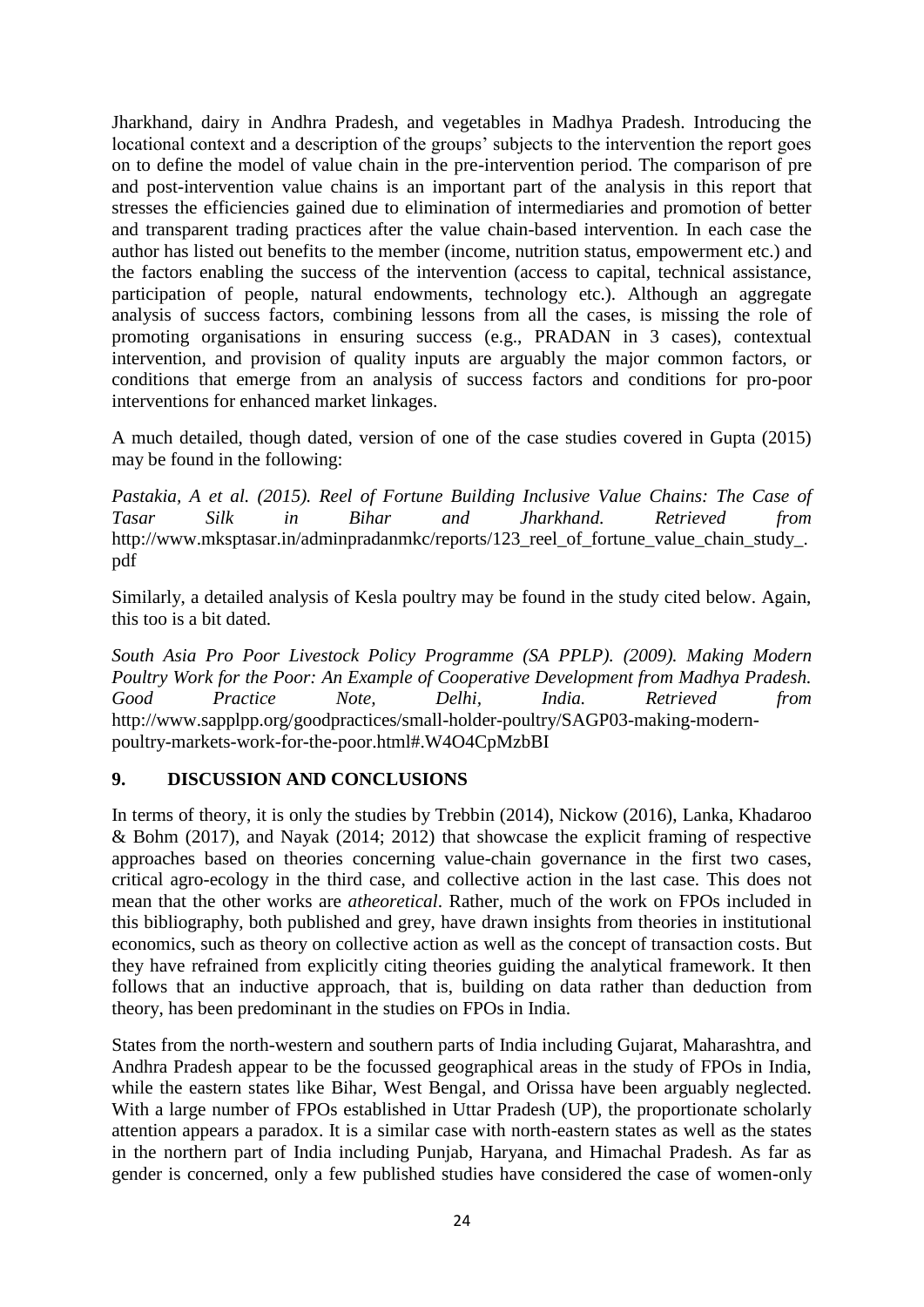FPOs, such as Desai & Joshi  $(2014)^9$  and Gowda & Dixit (2018). There are a few studies, such as Gupta (2015) and Pastakia et al. (2015) that analyse the cases of women-only FPOs and gendered roles, respectively, but an explicit analysis of women-only FPOs or gendered roles in FPOs is perhaps a significant gap in the literature on FPOs. Case studies, with their descriptive attributes, have been predominantly used to study the FPOs in India. This could be because the initial phase of the study was focussed on a method that was more exploratory and descriptive in scope explaining, thereby, the missing application of theoretical frameworks and econometric analysis. The missing focus on failures and an analysis of failed FPOs are glaring fissures in the literature.

Besides published literature, the grey literature on FPOs in India emerges as a valid source bridging the gaps left over by published academic literature on FPOs in India. For instance, besides studies by Singh & Singh (2013) and Nayak (2015), it is very difficult to get an aggregate picture of the performance of FPOs in India. It is in this situation that multiple-state comparison studies including ILRT (2017), Raju et al. (2017), and Gupta (2015) introduce valuable insights, especially in the context of varied state-wide policies on FPOs. With regard to the critical issues besetting our FPOs, one is well-advised to consult the round table discussions that took place in IRMA and XIMB, besides relying on the insights drawn from published studies on FPOs in India. Overall, besides pointing out the key trends and certain key gaps in the literature on FPOs, the fundamental idea behind this annotated bibliography has been to present the diverse approaches that the scholarship on FPOs in India represents. This will be useful for scholars and practitioners interested in knowing the state-of-the-art in terms of the research and practice on FPOs in India. In conclusion, it can be said that this domain of research has been evolving gradually with insights coming from experiences of practitioners in the field as well as the findings of focussed studies on FPOs by scholars.

## **REFERENCES**

 $\overline{\phantom{a}}$ 

- Abdrazakova, N. (2016). Indicators to measure the economic sustainability and patronage value of agricultural cooperatives: Research and recommendations. USAID report. Retrieved from [http://pdf.usaid.gov/pdf\\_docs/PA00M45K.pdf](http://pdf.usaid.gov/pdf_docs/PA00M45K.pdf)
- Alex, J. P. (2013). Powering the women in agriculture: Lessons on women led farm mechanisation in South India. *The Journal of Agricultural Education and Extension*, *19*(5), 487-503.
- Bhamra, A. (2017). Farmer Producer Organizations in India. Policy Brief. Development Alternatives. Retrieved from Retrieved from the state of the state of the state of the state of the state of the state of the state of the state of the state of the state of the state of the state of the state of the state [http://www.devalt.org/images/L2\\_ProjectPdfs/Policy%20Brieft%2028.03.pdf](http://www.devalt.org/images/L2_ProjectPdfs/Policy%20Brieft%2028.03.pdf)
- Bikkina, N., and Turaga, R.M., Bhamoriya, V. (2015). Farmer Producer Organizations as Farmer Collectives: A case study from India. Retrieved from: [https://doi.org/10.1111/dpr.12274.](https://doi.org/10.1111/dpr.12274)
- Birthal, P. S., Jha, A. K., & Singh, H. (2007). Linking farmers to markets for high-value agricultural commodities. *Agricultural Economics Research Review (Conference Issue*), *20*, *425-439*. Retrieved from <https://ageconsearch.umn.edu/record/47437?ln=en>

<sup>9</sup> Alex (2013) also focusses on women-only FPOs but was not considered for inclusion in this analysis.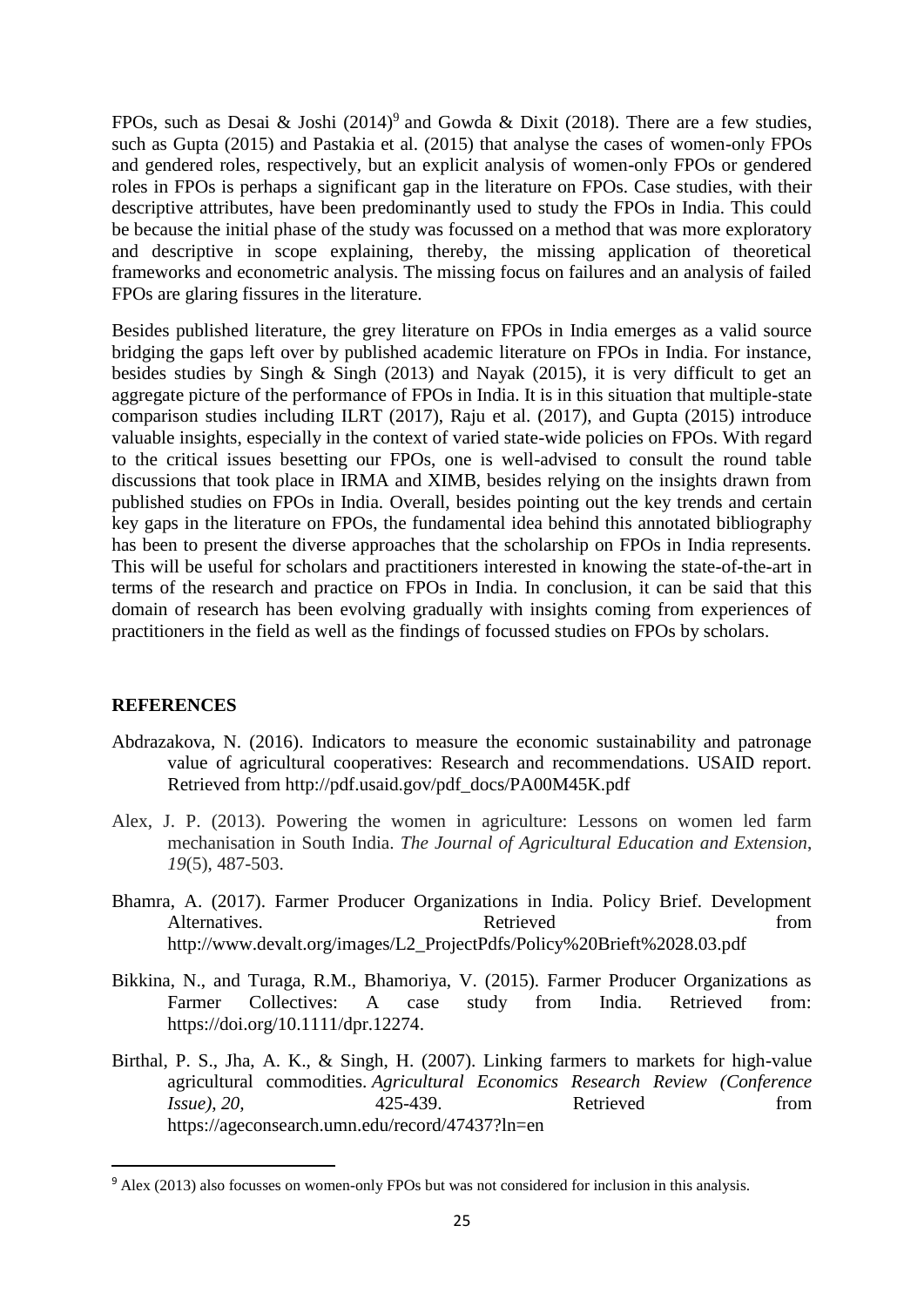- Chauhan, S. (2016). Luvkush Crop Producer Company: A farmer's organization. *Decision*, *43*(1), 93–103.<https://doi.org/10.1007/s40622-015-0121-1>
- Cherukuri, R. R., & Reddy, A. A. (2014). Producer organisations in Indian agriculture: Their role in improving services and intermediation. *South Asia Research*, *34*(3), 209-224. [https://doi.org/10.1177/0262728014544931](https://doi.org/10.1177%2F0262728014544931)
- Department of Agriculture and Cooperation, Ministry of Agriculture, Government of India. (2013). Policy & Process Guidelines for Farmer Producer Organizations. Retrieved from [http://mofpi.nic.in/sites/default/files/fpo\\_policy\\_process\\_guidelines\\_1\\_april\\_2013.pdf](http://mofpi.nic.in/sites/default/files/fpo_policy_process_guidelines_1_april_2013.pdf)
- Desai, R. M., & Joshi, S. (2014). Can Producer Associations Improve Rural Livelihoods? Evidence from Farmer Centres in India. *Journal of Development Studies*, *50(1)*, 64- 80.<https://doi.org/10.1080/00220388.2013.849339>
- Dey, K. (2018). Farmer Producer Companies in India: Determinants of Performance and Viability. *Economic & Political Weekly 35*(35). Retrieved from [https://www.epw.in/journal/2018/35/special-articles/farmer-producer-companies](https://www.epw.in/journal/2018/35/special-articles/farmer-producer-companies-india.html)[india.html](https://www.epw.in/journal/2018/35/special-articles/farmer-producer-companies-india.html)
- Ganesh, V. (2016). Farmer Producer Companies: A response. *Economic & Political Weekly*, *52*(40), 73-74. Retrieved from [https://www.epw.in/journal/2017/40/discussion/farmer](https://www.epw.in/journal/2017/40/discussion/farmer-producer-companies.html)[producer-companies.html](https://www.epw.in/journal/2017/40/discussion/farmer-producer-companies.html)
- Gowda, C. M. J., & Dixit, S. M. H. (2018). Women's Participation in Karnataka's FPOs. *Economic & Political Weekly*, *53*(45), 21. Retrieved from [https://www.epw.in/journal/2018/45/commentary/womens-participation-karnatakas](https://www.epw.in/journal/2018/45/commentary/womens-participation-karnatakas-fpos.html)[fpos.html](https://www.epw.in/journal/2018/45/commentary/womens-participation-karnatakas-fpos.html)
- Gupta, A. (2015). Case studies of successful pro-poor value chain models in India. National Rural Livelihood Project. World Bank. Retrieved from [http://www.ruralfinanceandinvestment.org/sites/default/files/Case%20studies%20of%](http://www.ruralfinanceandinvestment.org/sites/default/files/Case%20studies%20of%20pro-poor%20value%20chain%20model%20in%20India%20_Abhinav_v2-1.pdf) [20pro-poor%20value%20chain%20model%20in%20India%20\\_Abhinav\\_v2-1.pdf](http://www.ruralfinanceandinvestment.org/sites/default/files/Case%20studies%20of%20pro-poor%20value%20chain%20model%20in%20India%20_Abhinav_v2-1.pdf)
- Huang, Z., Vyas, V., & Liang, Q. (2015). Farmer organizations in China and India. *China Agricultural Economic Review*, *7*(4), 601-615. [https://doi.org/10.1108/CAER-02-](https://doi.org/10.1108/CAER-02-2015-0013) [2015-0013](https://doi.org/10.1108/CAER-02-2015-0013)
- Institute of Livelihood Research and Training (ILRT). (2016). Farmers Producers Organisation: A study report, Hyderabad.
- Kanitkar, A., (2016, January). The Logic of Farmer Enterprise. Institute of Rural Management Anand. *Occasional Publication 17*. Retrieved from [https://irma.ac.in/pdf/randp/1518\\_28072.pdf](https://irma.ac.in/pdf/randp/1518_28072.pdf)
- Kanitkar, A., & Prasad, C.S. (2016). Hasnabad Farmer Service Producer Company Limited (HFSPC): A Management Case. Retrieved from <https://www.irma.ac.in/article.php?menuid=511>
- Kanitkar, A., & Prasad, C.S. (2017). Hasnabad Farmer Service Producer Company Limited (HFSPC): A Management Case (Part B). Retrieved from <https://www.irma.ac.in/article.php?menuid=511>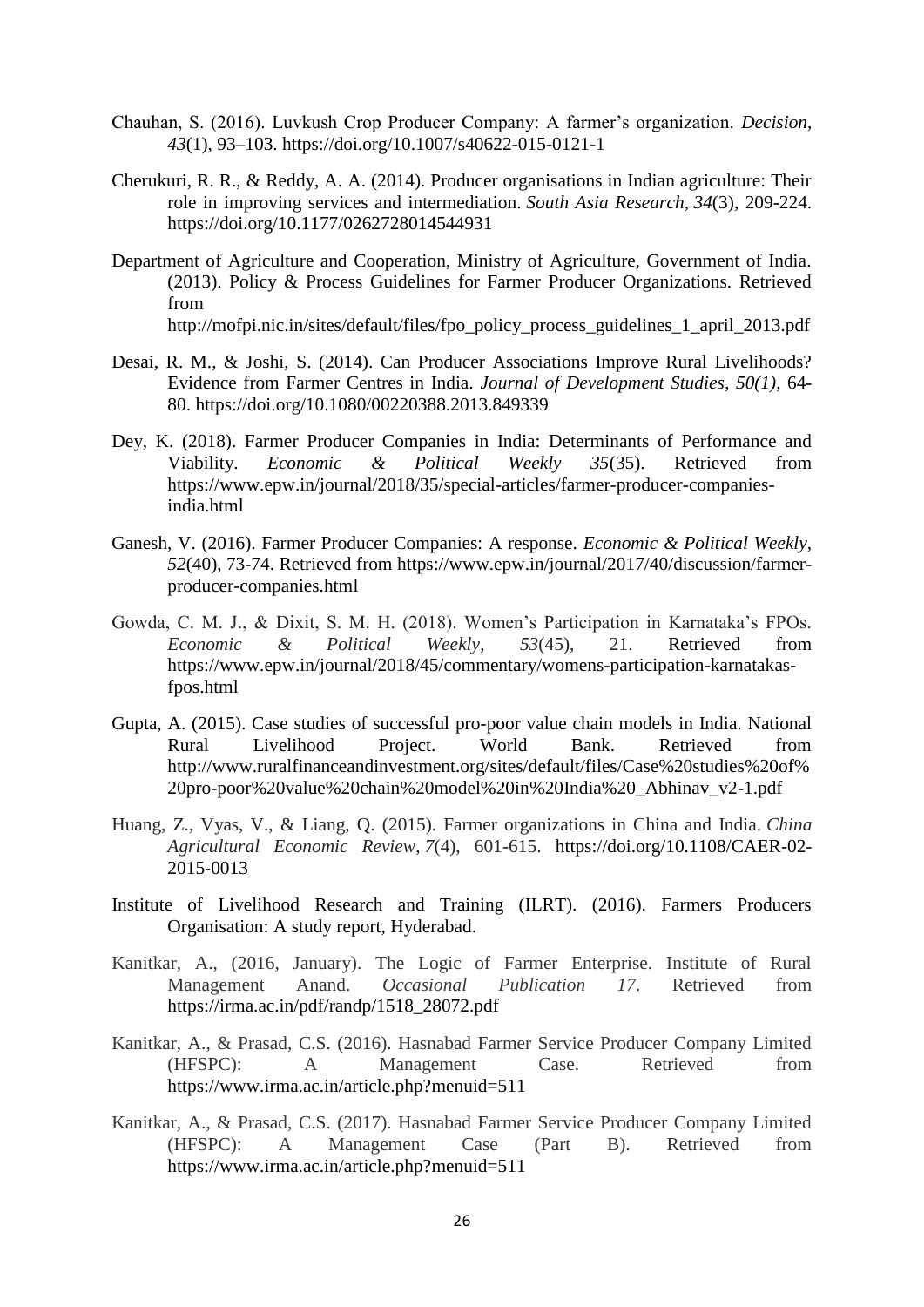- Lanka, S. V., Khadaroo, I., & Böhm, S. (2017). Agroecology accounting: biodiversity and sustainable livelihoods from the margins. *Accounting, Auditing & Accountability Journal, 30*(7), 1592-1613. <https://doi.org/10.1108/AAAJ-12-2015-2363>
- Mahajan, V. (2015). Farmers' Producer Companies: Need for capital and capability to capture the value added. In *State of India's Livelihoods Report 2014* (pp. 87-108). New Delhi: Oxford University Press. Retrieved from [http://www.accessdev.org/wp](http://www.accessdev.org/wp-content/uploads/2017/07/soil-report-2014.pdf)[content/uploads/2017/07/soil-report-2014.pdf](http://www.accessdev.org/wp-content/uploads/2017/07/soil-report-2014.pdf)
- Murray, E. V. (2008). Producer company model-current status and future outlook: opportunities for bank finance. *Financing Agriculture*, *40*, 18-26. Retrieved from [http://www.afcindia.org.in/PDF/July\\_August08.pdf#page=18](http://www.afcindia.org.in/PDF/July_August08.pdf#page=18)
- National Bank for Agricultural and Rural Development (2015). Frequently Asked Questions: Farmer Producer Organizations. Retrieved from [https://www.nabard.org/demo/auth/writereaddata/File/FARMER%20PRODUCER%2](https://www.nabard.org/demo/auth/writereaddata/File/FARMER%20PRODUCER%20ORGANISATIONS.pdf) [0ORGANISATIONS.pdf](https://www.nabard.org/demo/auth/writereaddata/File/FARMER%20PRODUCER%20ORGANISATIONS.pdf)
- Nayak, A. K. (2014). Logic, language, and values of cooperation versus competition in the context of recreating sustainable community systems. *International Review of Sociology*, *24*(1), 13-26. [https://doi.org/10.1080/03906701.2014.894342.](https://doi.org/10.1080/03906701.2014.894342)
- Nayak, A. K. (2016). Farmer Producer Organizations in India: Policy, Performance, and Design Issues. In Rao, N. C., Radhakrishna, R., Mishra, R.K., & Kata, V. R., (Eds.), *Organised Retailing and Agri-Business* (pp. 289-303). New Delhi: Springer India. [https://doi.org/10.1007/978-81-322-2476-1\\_17.](https://doi.org/10.1007/978-81-322-2476-1_17)
- Nayak, A.K. (2017). Financing agricultural value-chains: Challenges and opportunities. In G. Mani, P.K. Joshi & M.V. Ashok (Eds.), *Financing Agriculture Value Chains in India* (pp. 239-250). Singapore: Springer. [https://doi.org/10.1007/978-981-10-5957-5\\_13](https://doi.org/10.1007/978-981-10-5957-5_13)
- Nickow, A. (2015). Growing in value: NGOs, social movements and the cultivation of developmental value chains in Uttarakhand, India. *Global Networks, 15*(s1), S45-S64. <https://doi.org/10.1111/glob.12087>
- Pastakia, A et al. (2015). Reel of Fortune Building Inclusive Value Chains: The Case of Tasar Silk in Bihar and Jharkhand. Retrieved from [http://www.mksptasar.in/adminpradanmkc/reports/123\\_reel\\_of\\_fortune\\_value\\_chain\\_](http://www.mksptasar.in/adminpradanmkc/reports/123_reel_of_fortune_value_chain_study_.pdf) [study\\_.pdf](http://www.mksptasar.in/adminpradanmkc/reports/123_reel_of_fortune_value_chain_study_.pdf)
- Prasad, C.S., & Satish, J.V. (2017). Dharani: Nurturing the earth, fostering farmers' livelihoods. Retrieved from<https://oikos-international.org/publications/dharani/>
- Raju K.V., Kumar, R., Vikraman, S., Moses, S.D., Srikanth, R., Kumara, C.D., & Wani, S..P. (2017). Farmer Producer Organization in Andhra Pradesh: A Scoping Study. Rythu Kosam Project. Telangana, India: International Crops Research Institute for the Semi-Arid Tropics. Retrieved from<http://oar.icrisat.org/9870/>
- Ranjan Jena, P., & Grote, U. (2017). Fairtrade certification and livelihood impacts on smallscale coffee producers in a tribal community of India. *Applied Economic Perspectives and Policy*, *39*(1), 87-110.<https://doi.org/10.1093/aepp/ppw006>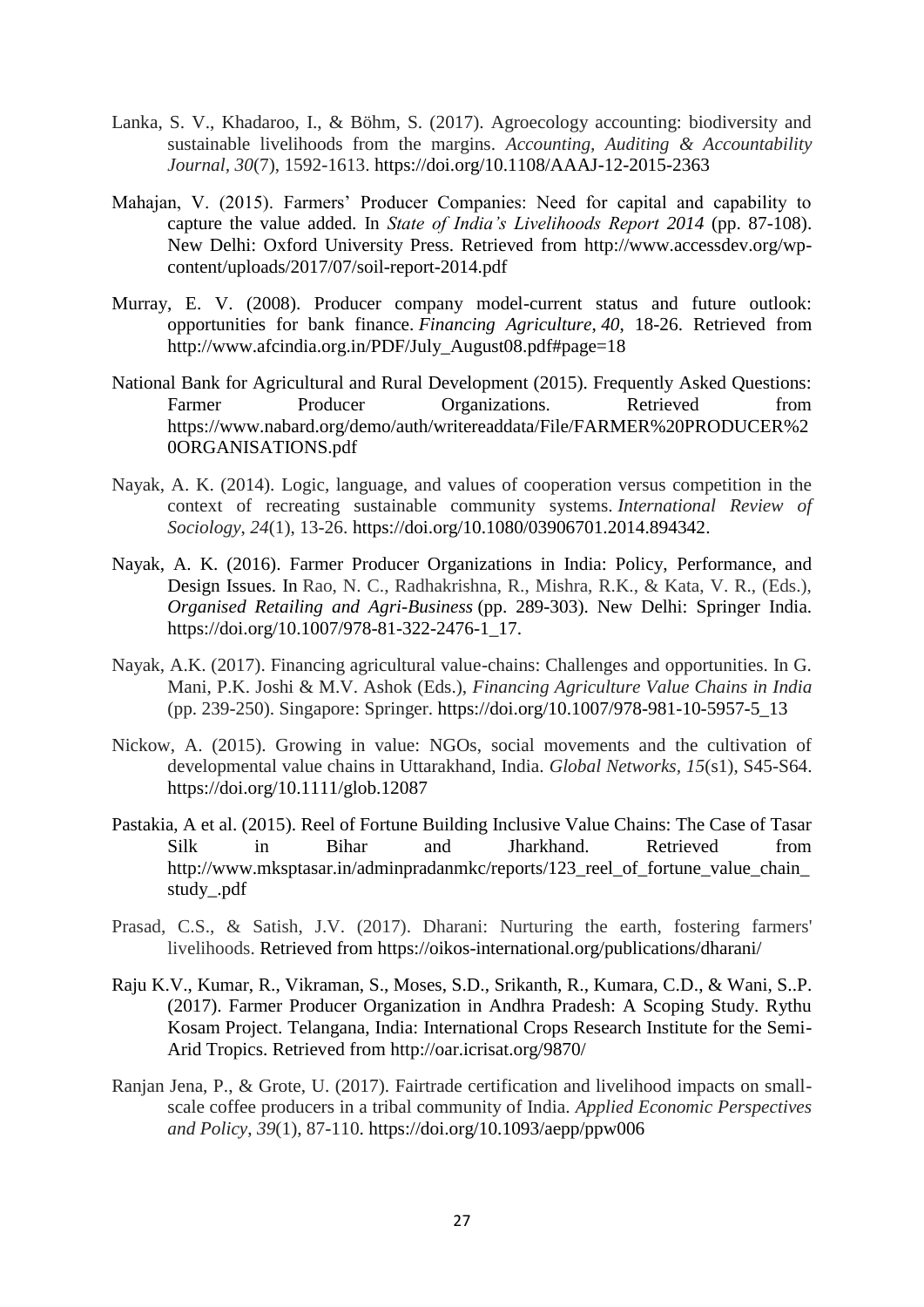- Round Table Discussion on Policy support for Farmer Producer Organizations. Federation of Indian Chambers of Commerce and Industry (FICCI) Federation house, 31st October, 2017.
- Roy, D., & Thorat, A. (2008). Success in high value horticultural export markets for the small farmers: The case of Mahagrapes in India. *World Development*, *36*(10), 1874-1890. [https://doi.org/10.1016/j.worlddev.2007.09.009.](https://doi.org/10.1016/j.worlddev.2007.09.009)
- Sarkar, R., & Sinha, A. (2014). The business of development: A case study of participation and dependence. *Decision*, *41*(2):193–203. [https://doi.org/10.1007/s40622-014-0039](https://doi.org/10.1007/s40622-014-0039-z) [z](https://doi.org/10.1007/s40622-014-0039-z)
- Shah, T. (2016). Farmer Producer Companies: Fermenting new wine in new bottle. *Economic & Political Weekly*, *51*(8), 15. Retrieved from <https://www.epw.in/journal/2016/8/farmer-producer-companies.html>
- Sharma, P. (2013). Leveraging Farmer Producer Organizations to Boost Production, Mitigate Risk and Strengthen Food Security: Lessons and challenges. *Journal of Land and Rural Studies*, *1*(1), 41-48. [https://doi.org/10.1177/2321024913487270](https://doi.org/10.1177%2F2321024913487270)
- Singh, S. (2008). Producer companies as new generation cooperatives. *Economic and Political Weekly*, *43*(20), 22-24. Retrieved from [https://www.jstor.org/stable/40277684?seq=1#metadata\\_info\\_tab\\_contents](https://www.jstor.org/stable/40277684?seq=1#metadata_info_tab_contents)
- Singh, S. (2016). Smallholder organization through farmer (producer) companies for modern markets: Experiences of Sri Lanka and India. In J. Bijman, R. Muradian, & J. Schuurman (Eds.), *Cooperatives, Economic Democratization and Rural Development* (pp. 75-99). Cheltenham, UK & Northampton, US: Edward Elgar. <https://doi.org/10.4337/9781784719388>
- Singh, S. & Singh, T. (2013). Small Farmer Organisation in Rainfed Regions of India: A Study of Organisation and Performance of Producer Companies. Centre for Management in Agriculture Working Paper No. 246, Indian Institute of Management, Ahmedabad. Retrieved from [https://www.iima.ac.in/c/document\\_library/get\\_file?uuid=6eb2a966-9b58-4a85-94bd](https://www.iima.ac.in/c/document_library/get_file?uuid=6eb2a966-9b58-4a85-94bd-b1aa38cd98a3&groupId=62390)[b1aa38cd98a3&groupId=62390](https://www.iima.ac.in/c/document_library/get_file?uuid=6eb2a966-9b58-4a85-94bd-b1aa38cd98a3&groupId=62390)
- Small Farmers' Agribusiness Consortium (SFAC) and ACCESS Development Services. (2012). Proceedings of the Roundtable on Farmer Producer Organizations: "Opportunities and Challenges". Jaipur, Rajasthan, 16-17th July 2012. Retrieved from <http://sfacindia.com/PDFs/Roundtable-Jaipur-Proceedings-Final.pdf>
- South Asia Pro Poor Livestock Policy Programme (SA PPLP). (2009). Making Modern Poultry Work for the Poor: An Example of Cooperative Development from Madhya Pradesh. Good Practice Note, Delhi, India. Retrieved from [http://www.sapplpp.org/goodpractices/small-holder-poultry/SAGP03-making](http://www.sapplpp.org/goodpractices/small-holder-poultry/SAGP03-making-modern-poultry-markets-work-for-the-poor.html#.W4O4CpMzbBI)[modern-poultry-markets-work-for-the-poor.html#.W4O4CpMzbBI](http://www.sapplpp.org/goodpractices/small-holder-poultry/SAGP03-making-modern-poultry-markets-work-for-the-poor.html#.W4O4CpMzbBI)
- Srinivasan, N. & Srinivasan, G. (2018). Farmer Producer Organizations. In *State of India's Livelihoods 2017* (pp. 141-176). New Delhi: Sage publications. Retrieved from [https://us.sagepub.com/en-us/nam/state-of-india%E2%80%99s-livelihoods-report-](https://us.sagepub.com/en-us/nam/state-of-india%E2%80%99s-livelihoods-report-2017/book262146#contents)[2017/book262146#contents](https://us.sagepub.com/en-us/nam/state-of-india%E2%80%99s-livelihoods-report-2017/book262146#contents)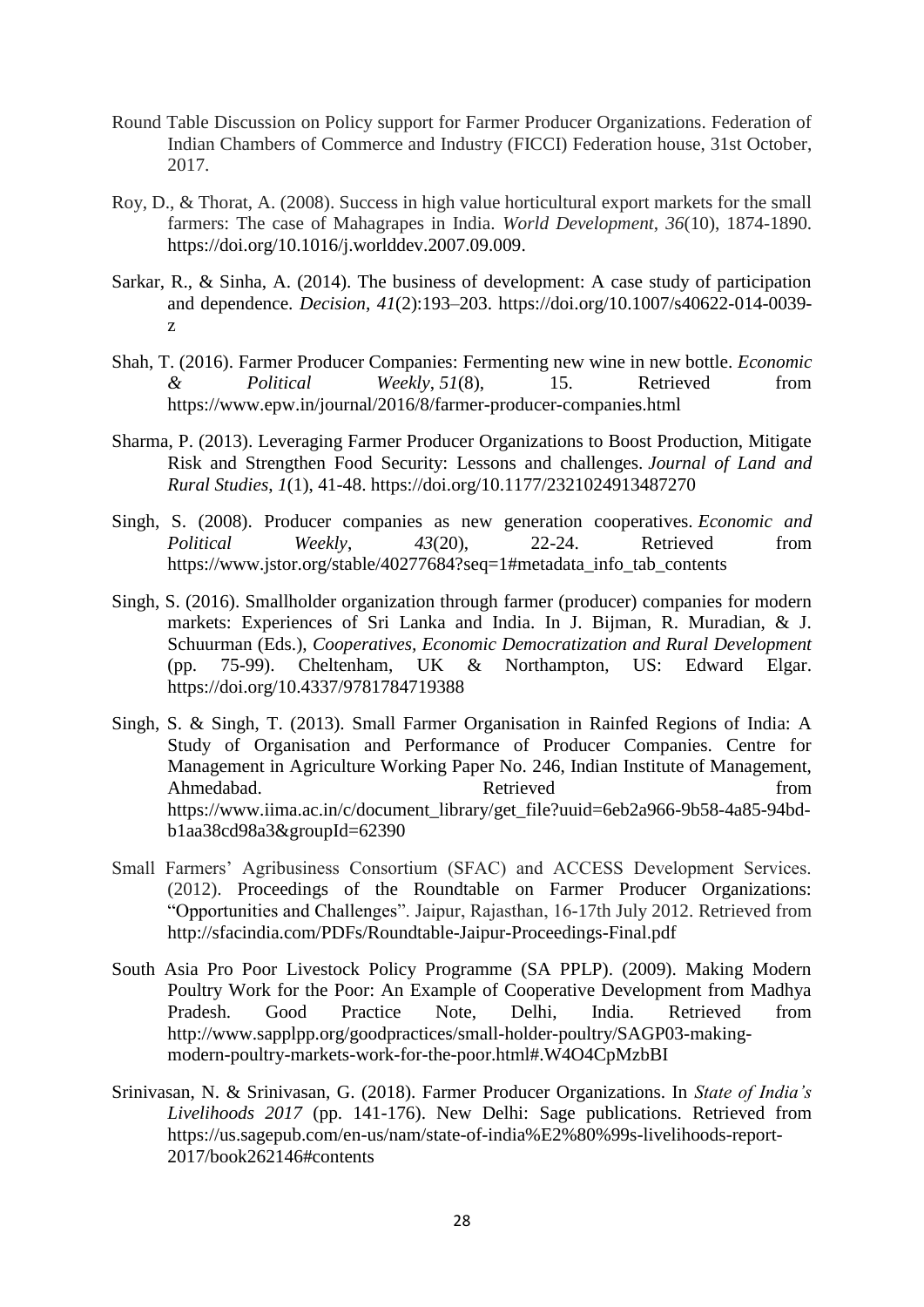- Tagat, V., & Tagat, A. (2016). The Potential of Farmer Producer Organizations in India. Retrieved from [https://papers.ssrn.com/soL3/papers.cfm?abstract\\_id=2972488](https://papers.ssrn.com/soL3/papers.cfm?abstract_id=2972488)
- Trebbin, A. (2014). Linking small farmers to modern retail through producer organizations– Experiences with producer companies in India. *Food Policy*, *45*, 35-44. [https://doi.org/10.1016/j.foodpol.2013.12.007.](https://doi.org/10.1016/j.foodpol.2013.12.007)
- Trebbin, A, & Hassler, M. (2013). Farmers' producer companies in India: a new concept for collective action? *Environment and Planning A*, *44*(2), 411-427. [https://doi.org/10.1068/a44143.](https://doi.org/10.1068%2Fa44143)
- Vicziany, M., & Plahe, J. (2017). Extending Traditional Food Knowledge into New Marketing Institutions for Small Farmers in India. *South Asia: Journal of South Asian Studies*, *40*(3), 645-668. [https://doi.org/10.1080/00856401.2017.1342183.](https://doi.org/10.1080/00856401.2017.1342183)
- Workshop report on Framing Futures: National conference on Farmer Producer Organizations. Institute of Rural Management, Anand, 2-3 February, 2017. Retrieved from [https://www.irma.ac.in/pdf/randp/2046\\_98300.pdf](https://www.irma.ac.in/pdf/randp/2046_98300.pdf)
- Xavier Institute of Management. (2016). National Round Table Discussion on Optimal Design of Farmer Producer Organizations. Bhubaneswar, Odisha, 18th & 19th January, 2016. Retrieved from <https://www.xub.edu.in/conferences/nrtd-fpo-sas.html>